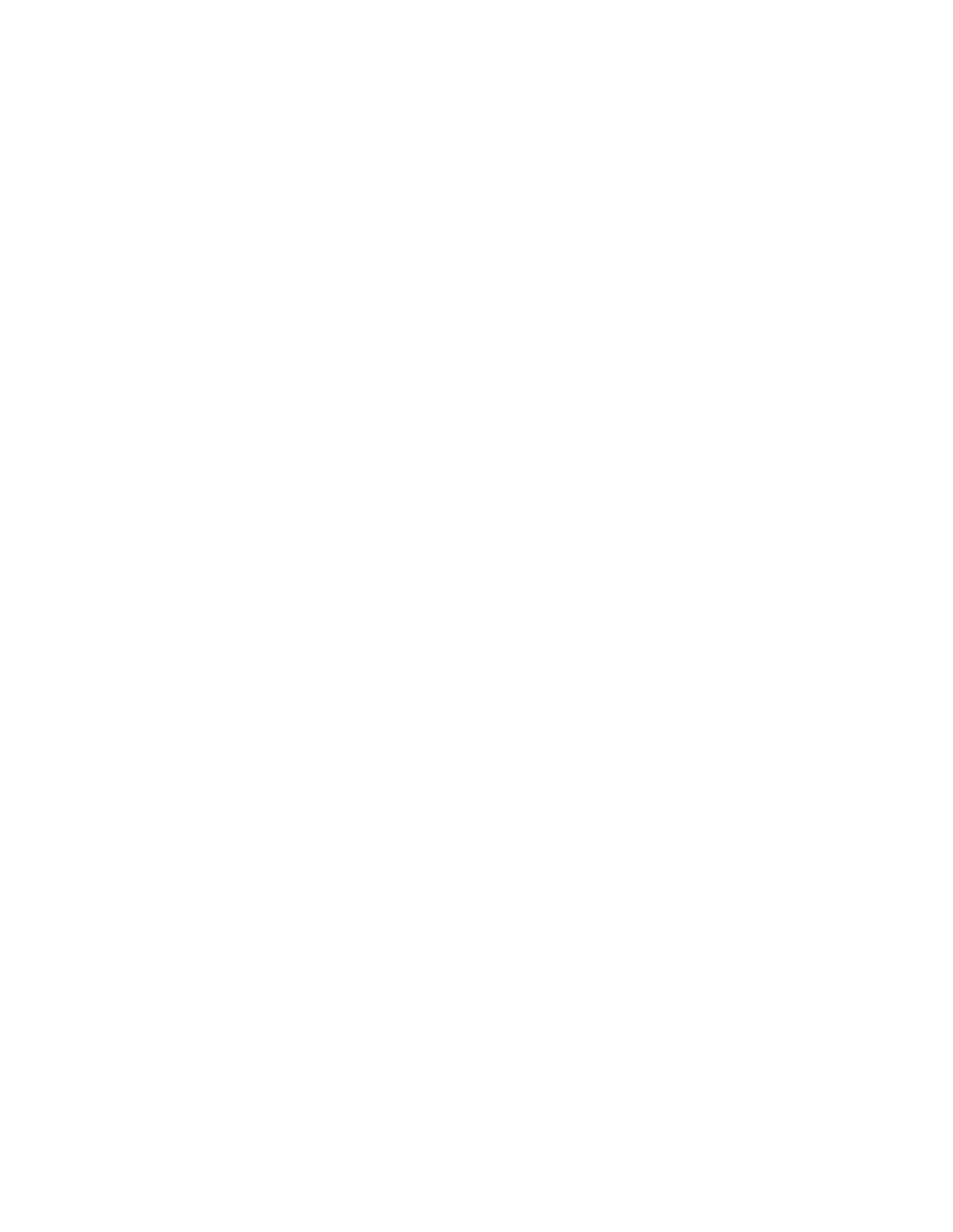

Pittsburgh, PA 15213-3890

# **Overcoming Barriers to Technology Adoption in Small Manufacturing Enterprises (SMEs)**

CMU/SEI-2003-TR-012 ESC-TR-2003-012

Len Estrin John T. Foreman Suzanne Garcia

June 2003

**Technology Insertion Demonstration and Evaluation Program** 

Unlimited distribution subject to the copyright.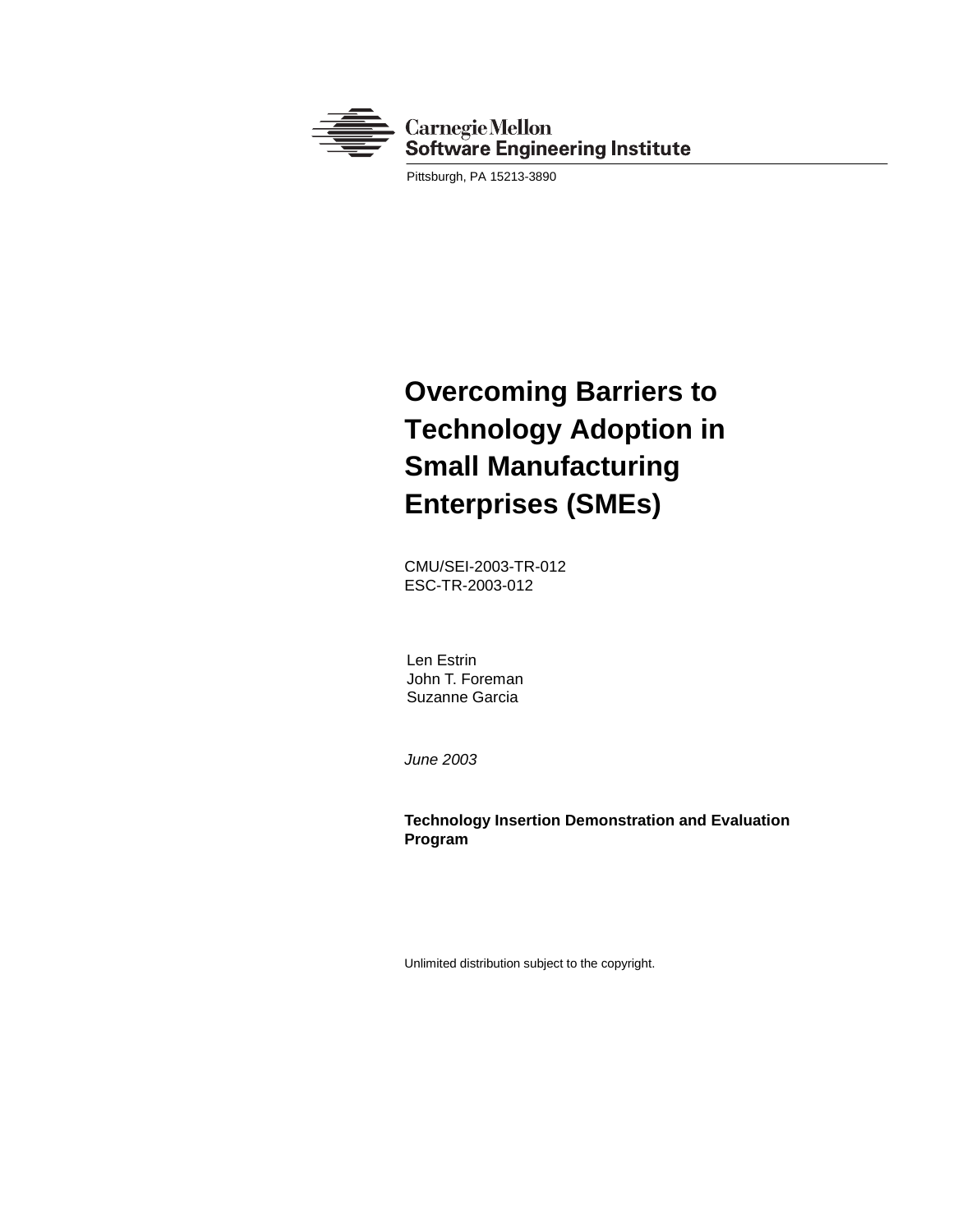This work is sponsored by the U.S. Department of Defense. The Software Engineering Institute is a federally funded research and development center sponsored by the U.S. Department of Defense.

Copyright 2003 by Carnegie Mellon University.

#### NO WARRANTY

THIS CARNEGIE MELLON UNIVERSITY AND SOFTWARE ENGINEERING INSTITUTE MATERIAL IS FURNISHED ON AN "AS-IS" BASIS. CARNEGIE MELLON UNIVERSITY MAKES NO WARRANTIES OF ANY KIND, EITHER EXPRESSED OR IMPLIED, AS TO ANY MATTER INCLUDING, BUT NOT LIMITED TO, WARRANTY OF FITNESS FOR PURPOSE OR MERCHANTABILITY, EXCLUSIVITY, OR RESULTS OBTAINED FROM USE OF THE MATERIAL. CARNEGIE MELLON UNIVERSITY DOES NOT MAKE ANY WARRANTY OF ANY KIND WITH RESPECT TO FREEDOM FROM PATENT, TRADEMARK, OR COPYRIGHT INFRINGEMENT.

Use of any trademarks in this report is not intended in any way to infringe on the rights of the trademark holder.

Internal use. Permission to reproduce this document and to prepare derivative works from this document for internal use is granted, provided the copyright and "No Warranty" statements are included with all reproductions and derivative works.

External use. Requests for permission to reproduce this document or prepare derivative works of this document for external and commercial use should be addressed to the SEI Licensing Agent.

This work was created in the performance of Federal Government Contract Number F19628-00-C-0003 with Carnegie Mellon University for the operation of the Software Engineering Institute, a federally funded research and development center. The Government of the United States has a royalty-free government-purpose license to use, duplicate, or disclose the work, in whole or in part and in any manner, and to have or permit others to do so, for government purposes pursuant to the copyright license under the clause at 252.227-7013.

For information about purchasing paper copies of SEI reports, please visit the publications portion of our Web site (http://www.sei.cmu.edu/publications/pubweb.html).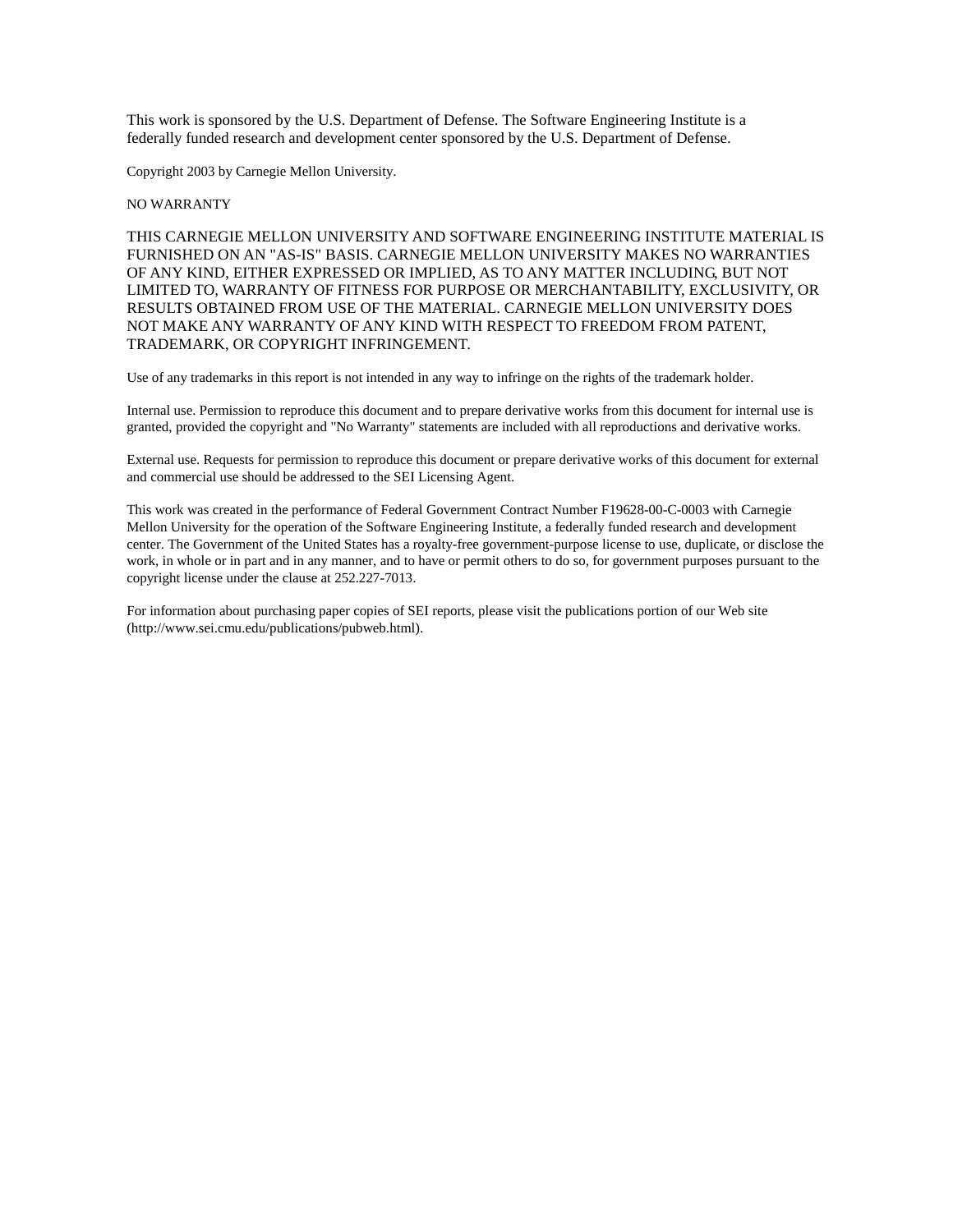# **Table of Contents**

| 1            |                  |                                                                                  |
|--------------|------------------|----------------------------------------------------------------------------------|
| $\mathbf{2}$ | 2.1              |                                                                                  |
|              | $2.2\phantom{0}$ |                                                                                  |
|              | 2.3              |                                                                                  |
|              |                  |                                                                                  |
| 3            |                  |                                                                                  |
|              | 3.1              |                                                                                  |
|              | 3.2              |                                                                                  |
|              | 3.3              |                                                                                  |
|              | 3.4              |                                                                                  |
|              | 3.5              | Adapting Ecommerce and Manufacturing Execution System8                           |
|              | 3.6              |                                                                                  |
| 4            |                  |                                                                                  |
| 5            |                  |                                                                                  |
|              | 5.1              | Operationally Critical Threat, Asset, and Vulnerability Evaluation <sup>SM</sup> |
|              |                  |                                                                                  |
|              |                  |                                                                                  |
|              |                  | .13                                                                              |
|              | 6.1              |                                                                                  |
|              |                  |                                                                                  |
|              | 6.2              |                                                                                  |
|              |                  | 6.2.1                                                                            |
|              | 6.3              | Barrier: Perception that Technologies Are Unaffordable 15                        |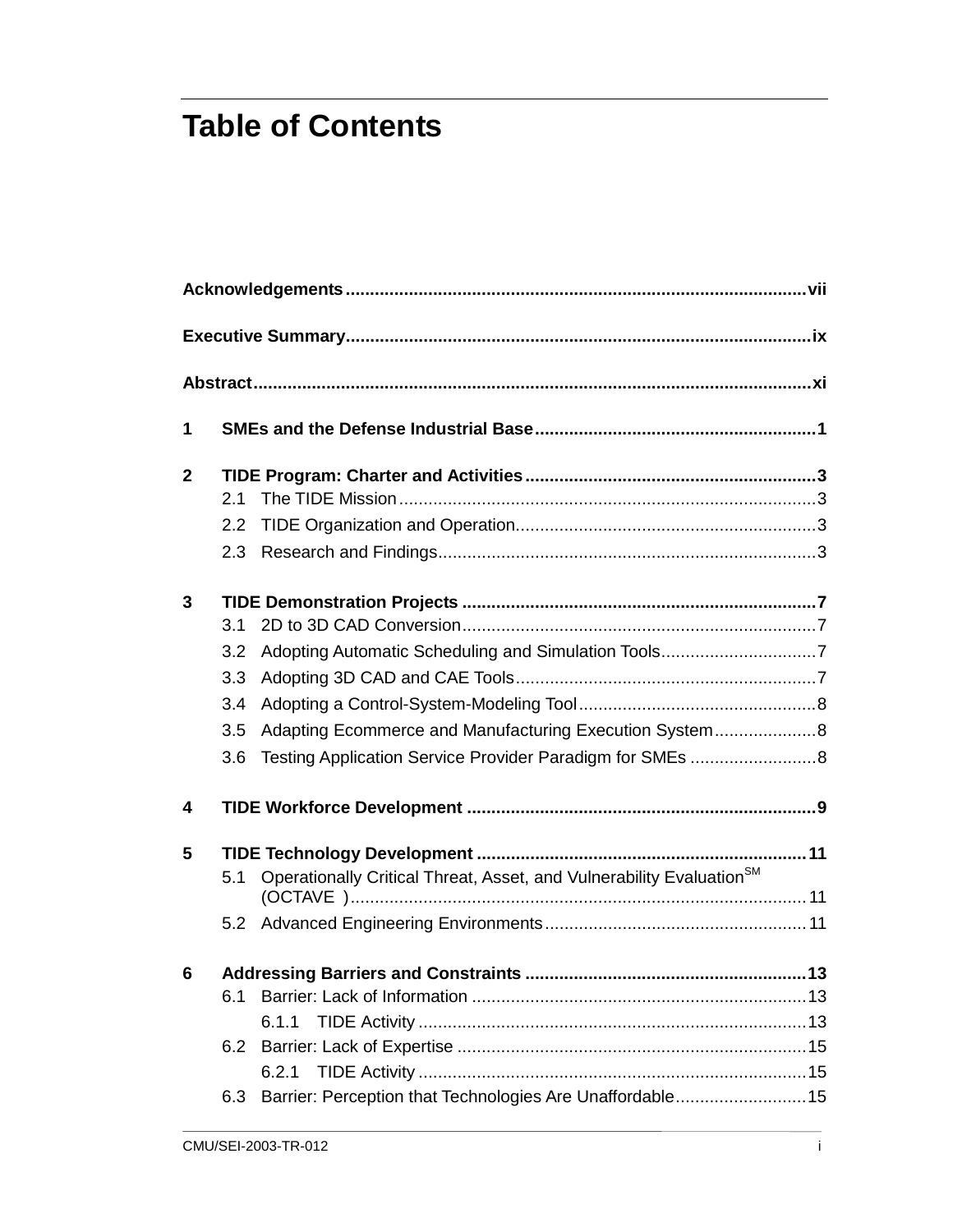| 8 |  |  |  | 25 |  |  |
|---|--|--|--|----|--|--|
|   |  |  |  |    |  |  |
|   |  |  |  |    |  |  |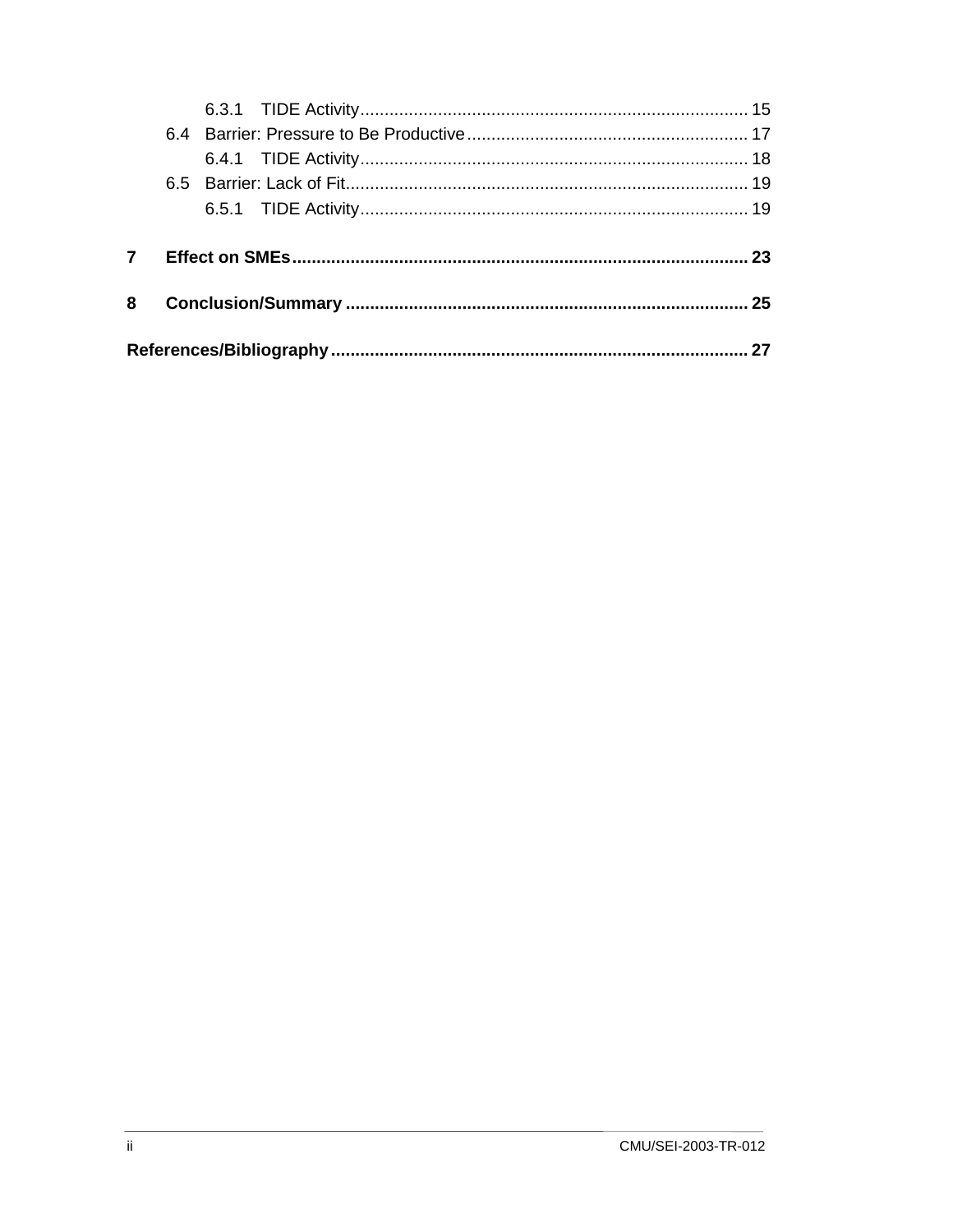# **List of Figures**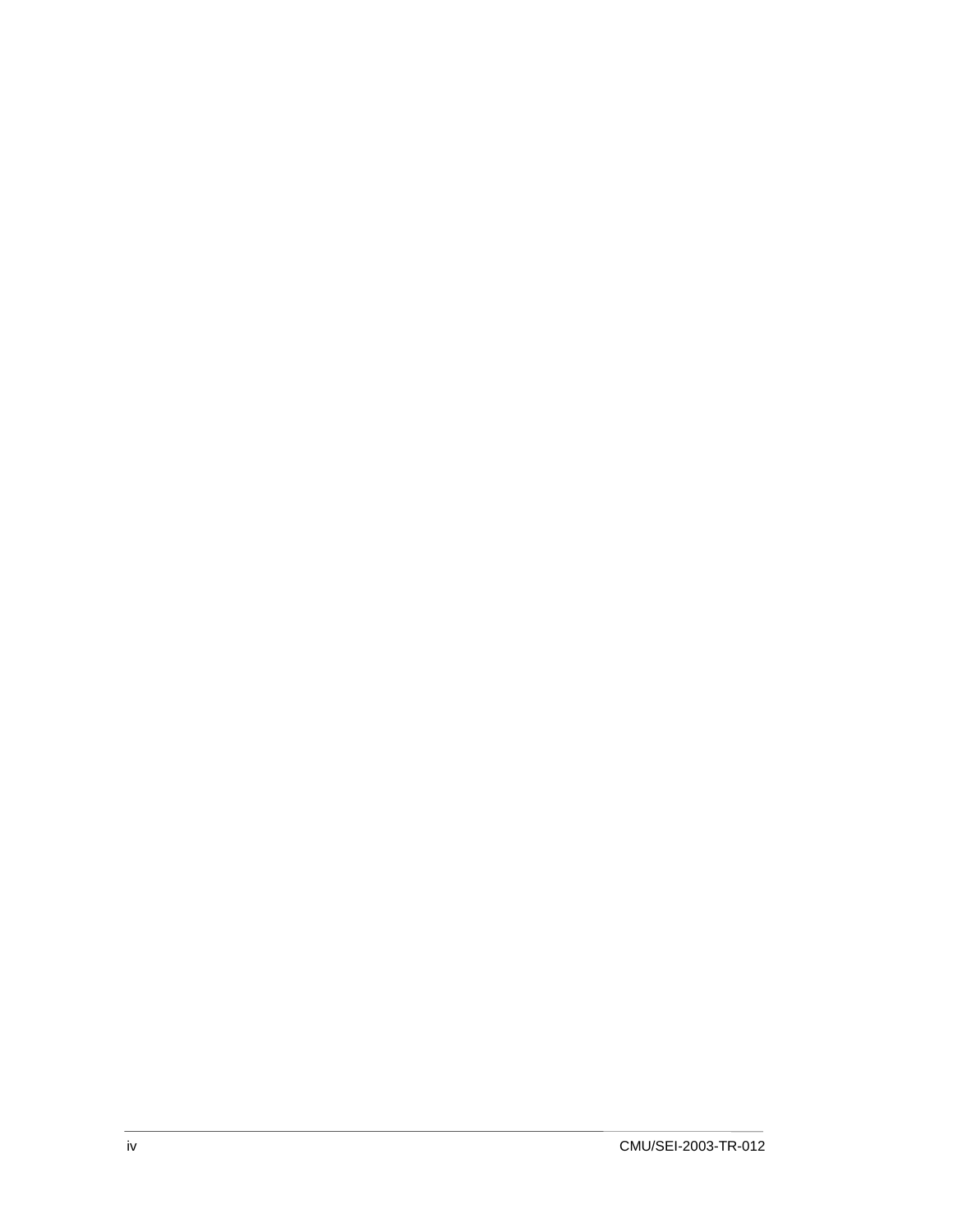# **List of Tables**

Table 1: Process Change Steps and Communications Mechanisms........................20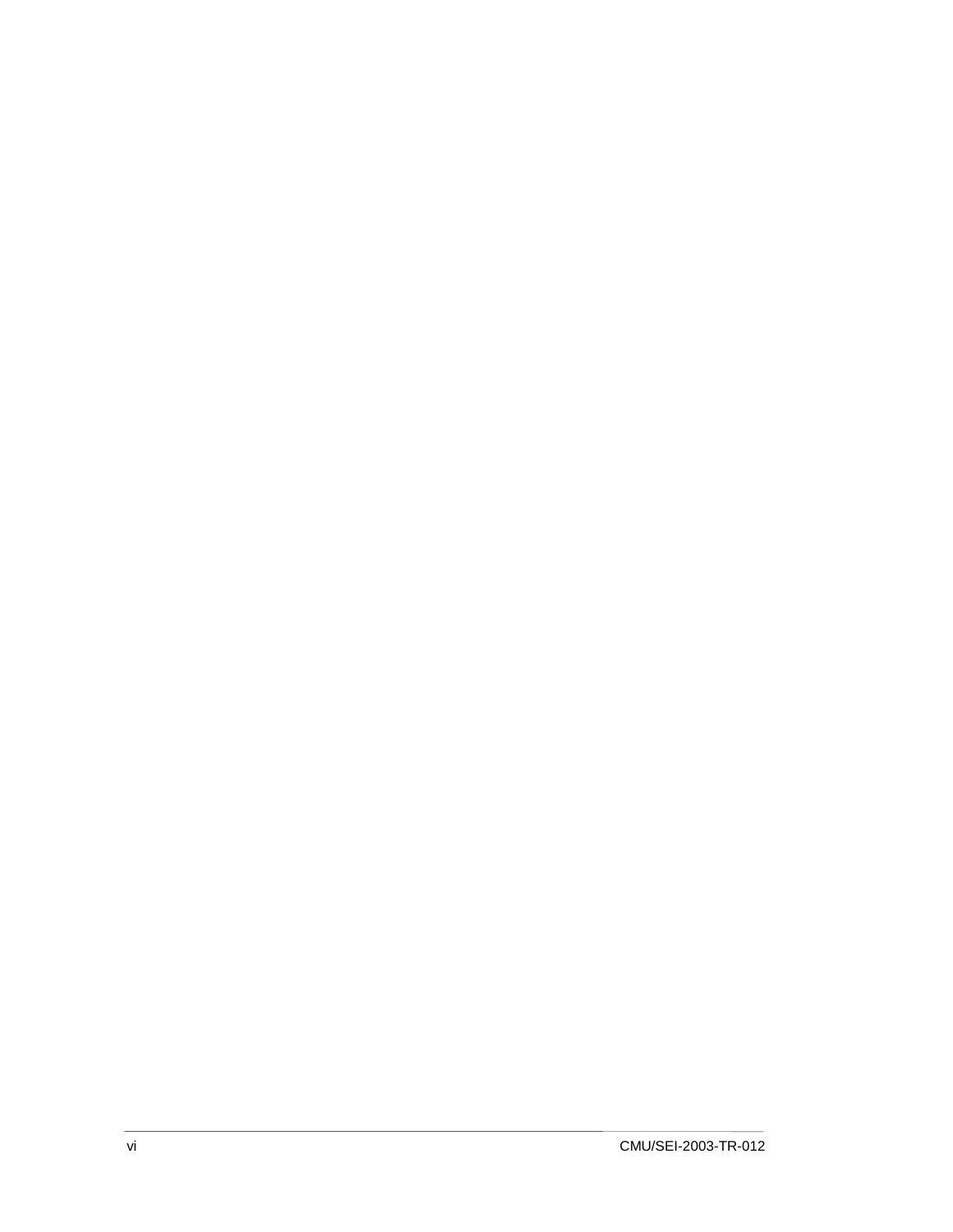# **Acknowledgements**

The authors gratefully acknowledge Bill Anderson, Chuck Buhman, Joe Elm, John Robert, and Fred Shenker for their generous assistance in preparing this report.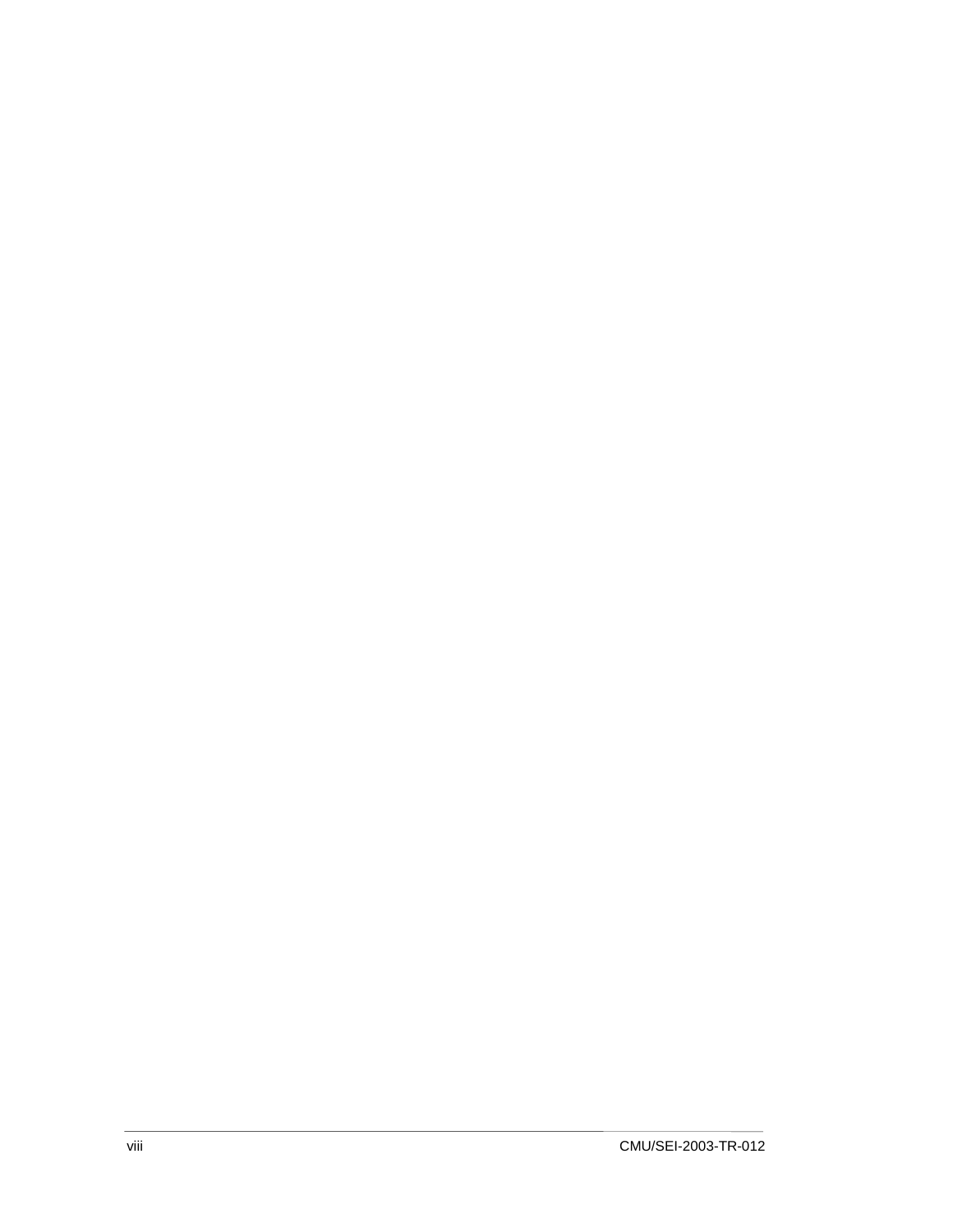### **Executive Summary**

Small manufacturing enterprises (SMEs) are critical to the defense industry of the United States. According to the National Coalition for Advanced Manufacturing (NACFAM), SMEs account for 20% of the prime contracts and 40% of the subcontracts awarded by, or on behalf of, the Department of Defense. Suppliers, especially small businesses, also generate 80% or more of the manufacturing value-added of some weapon systems.

Nevertheless, data from NACFAM and other organizations indicate that many SMEs are unable to support the defense industry. These SMEs lack required technologies such as computer-aided design, engineering and manufacturing systems, high-speed communication networks, and enhanced process management and control tools.

The Technology Insertion Demonstration and Evaluation (TIDE) Program was established to strengthen SMEs' ability to adopt technologies important to defense manufacturers. The TIDE program conducts demonstration projects, workforce development, and technology development activities to document the benefits of these technologies and the steps needed to implement them.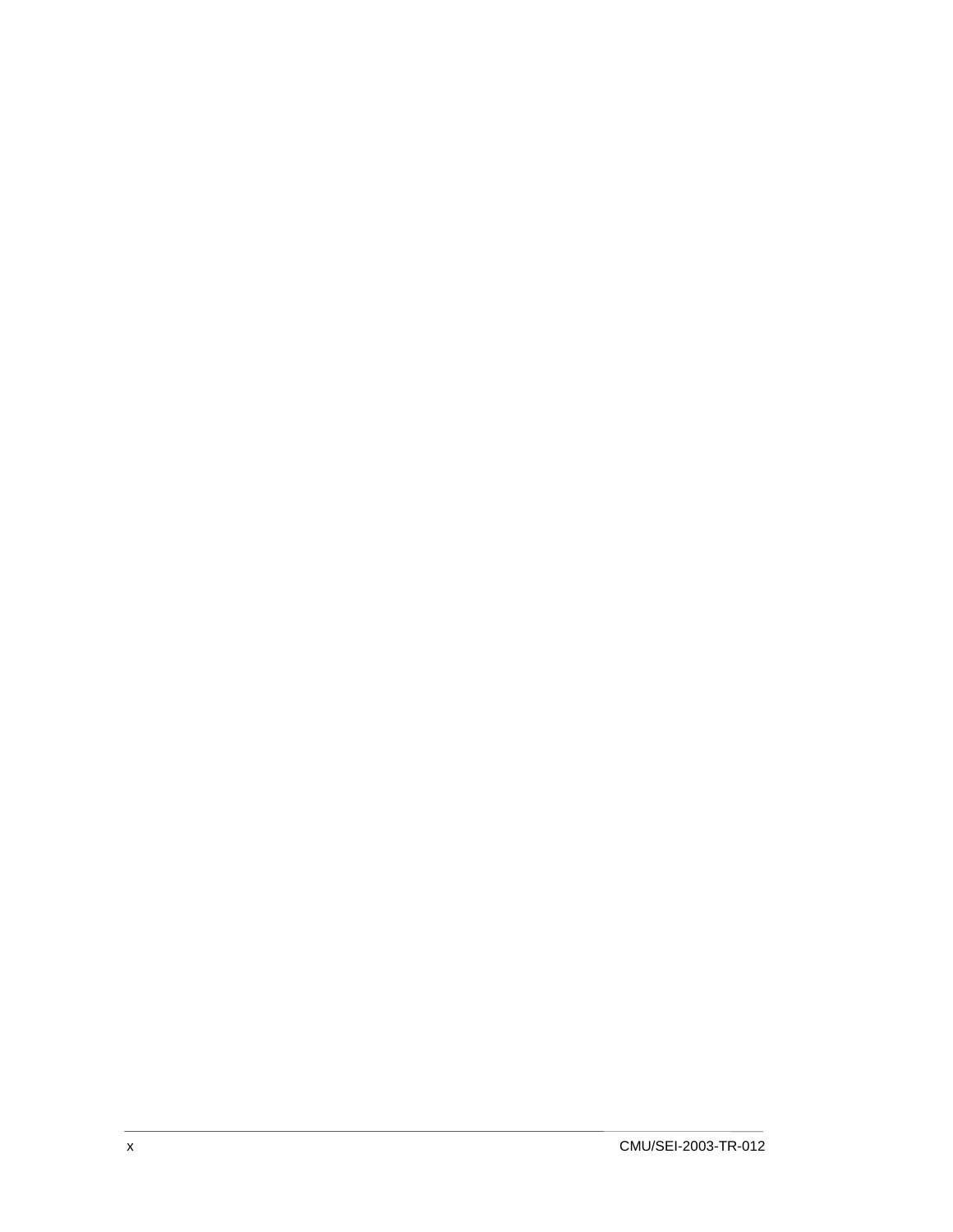### **Abstract**

Small manufacturing enterprises (SMEs) are critical to the defense industry of the United States. SMEs account for an average of 20% of the prime contracts and 40% of the subcontracts awarded by, or on behalf of, the Department of Defense. Suppliers, especially small businesses, also generate 80% or more of the manufacturing value-added of some weapon systems. Nevertheless, data from the National Coalition for Advanced Manufacturing (NACFAM) and other organizations indicate that many SMEs are unable to support the defense industry because they lack the required technologies. This report summarizes technology demonstrations, workforce development activities, and technology development efforts of the Technology Insertion Demonstration and Evaluation Program. The knowledge gained from these activities can help SMEs to overcome technology adoption barriers and acquire the capabilities that the defense industry requires.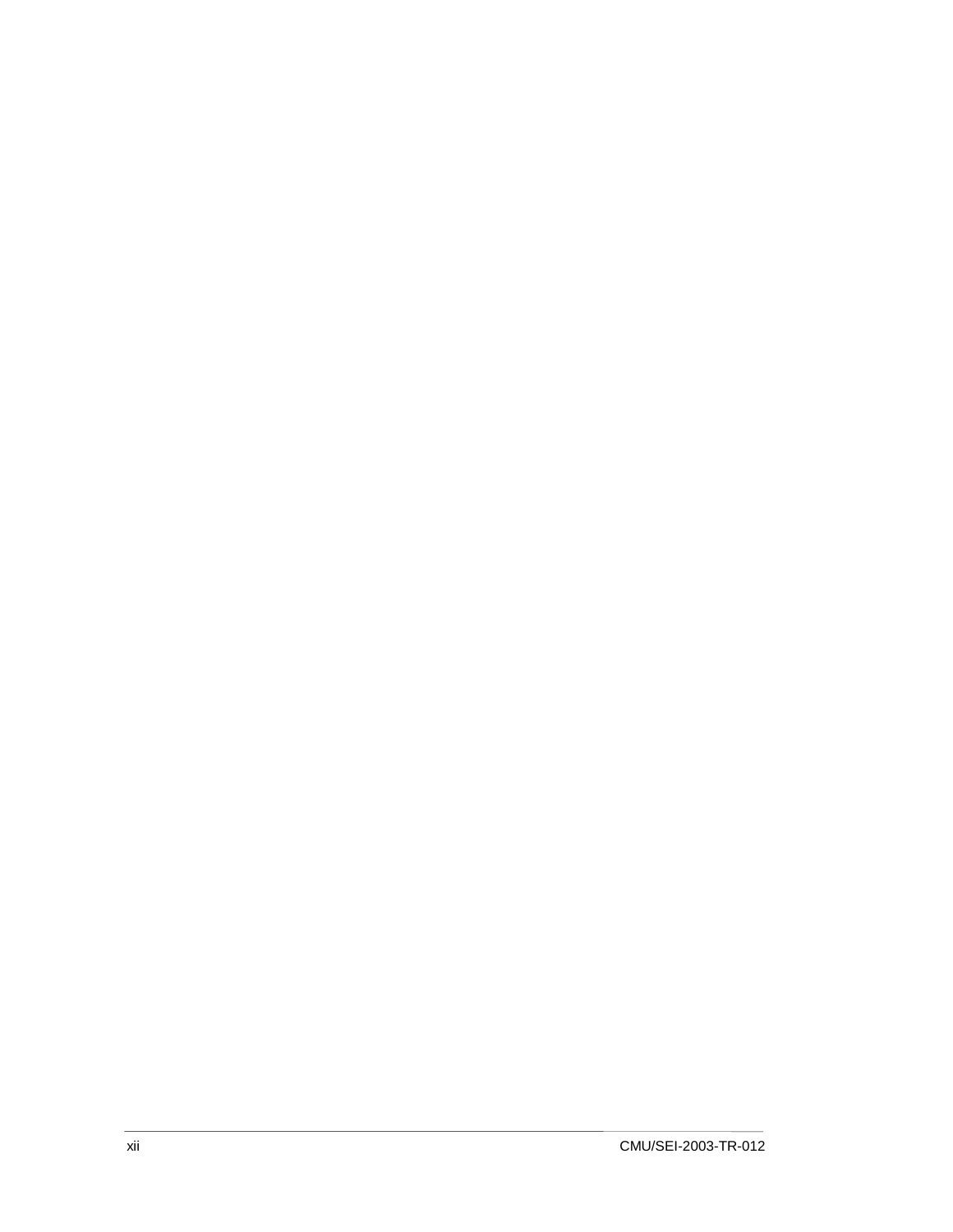### **1 SMEs and the Defense Industrial Base**

Small manufacturing enterprises<sup>1</sup> (SMEs) are critical to the defense industry of the United States. SMEs account for an average of 20% of the prime contracts and 40% of the subcontracts awarded by, or on behalf of, the Department of Defense (DoD) [NACFAM 02]. According to the DoD ManTech Program, suppliers, especially small businesses (500 employees or fewer), also generate 80% or more of the manufacturing value-added of some weapon systems.

As important as suppliers and SMEs currently are to the defense industrial base, indications are that their importance is increasing. In *Defense Manufacturing in 2010 and Beyond*, the National Research Council (NRC) reported that defense manufacturers have been involved in a wave of mergers and consolidations over the last several years. For example, between 1985 and 1995, Lockheed Martin acquired or merged with General Dynamic Space Systems, RCA, GE Aerospace, Gould Ocean Systems, Sanders, Loral, Goodyear Aerospace, LTV Missiles, IBM Federal Systems, Unisys Defense, Fairchild West, and Ford Aerospace, among other organizations [NRC 99]. Consolidation has reduced production capacity, leaving SMEs and larger manufacturers to take up the slack.

In addition, major defense contractors are concentrating on value-added activities such as program management, system engineering, system integration, and system-test services. As a result, they are outsourcing much of their planned production to qualified suppliers. For example, Boeing is the prime contractor for the Joint Direct Attack Munition (JDAM) "smart bomb," yet the DoD ManTech Program reports that 95% of the JDAM components come from Boeing's suppliers.

Another trend affecting SMEs is the emergence of the supply-chain paradigm. For example, to participate in a supply chain, defense manufacturers are calling on SMEs to collaborate in developing products, managing and providing just-in-time inventory, and producing nearperfect quality [Boden 99]. These activities, in turn, require computer-based design, engineer-

<sup>|&</sup>lt;br>|<br>| A *small business* is defined by the Small Business Administration in the Federal Register (Title 13, Chapter 1, Part 121). The definition also appears in the Federal Acquisition Regulation (19.101). Depending on the type of product called for by the contract, a company may qualify as a small business as long as it, or its affiliates, does not employ more than a specified number of employees (usually not more than 500, 750, or 1,000.) For construction and some service industries, the criterion is a specified annual dollar volume of sales or receipts rather than the number of employees. [NACFAM 02].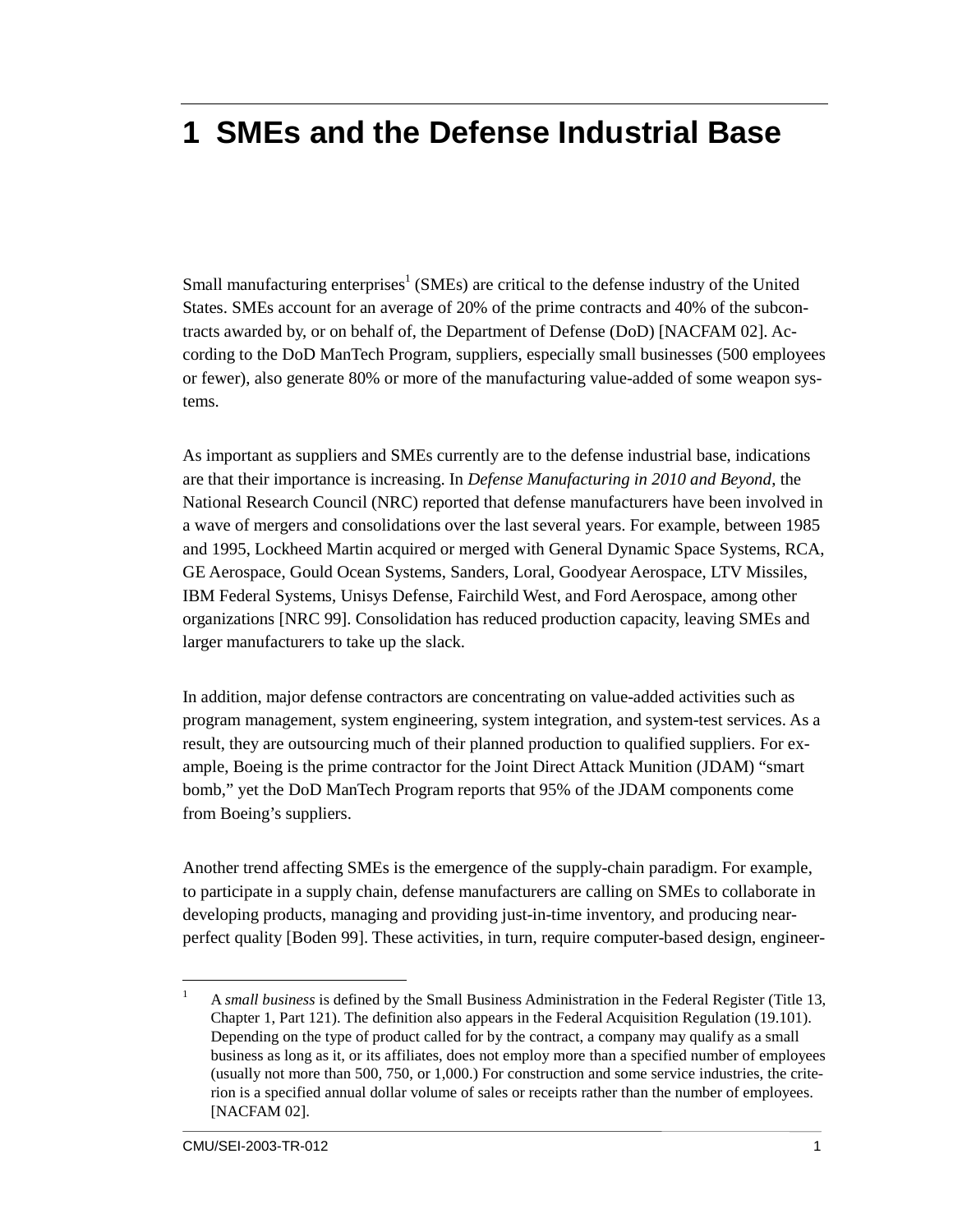ing, and manufacturing systems, high-speed communication networks, and enhanced process management and control. Large defense manufactures and leading SMEs already have these capabilities; however, many SMEs still do not.

In "Contributions of and Issues Concerning Small and Medium Size Manufacturers in the Defense Industrial Base," NACFAM called for strengthening the SME supplier base:

*Critical shortages of spare part and component production capacity for aging weapon systems. Spare parts of Navy and Air Force aircraft and engines are frequently unavailable and manufacturing issues are cited as a direct reason for these shortages about one-third of the time. Change in the SME production base is one cause and changes to the SME production base may provide solutions to these challenges.* 

*Maintaining sufficient surge production capacity to meet unanticipated national defense needs. The ability to rapidly expand production of platform systems, components, and munitions is constrained not only by the surge capacity of the prime contractor, but also by the capabilities of the supplier base. Given that the SME base diversified its customer base in the 1990s in response to the downturn in the federal defense budget, these firms may have greater resistance to working with the DOD's cumbersome acquisition process.* 

*Modernizing SME techniques and manufacturing systems. Outdated and aging manufacturing systems and processes are present in the production processes of major weapons systems. With current plans calling for key aircraft, ground, and naval systems to be in service for many years to come, the shortage of capable SMEs will only become more acute.* 

*Increasing the productivity of the SME supplier base. The largest defense companies have the ability and resources to make investments in productivity and efficiency improvements. SMEs frequently lack the necessary technical knowledge, staff, and resources to take advantage of new techniques and technology.* 

*Adapting commercial production practices and techniques in the defense SME base. Small manufacturers do not have the staff or technical expertise to identify potentially beneficial practices and may lack the knowledge needed to successfully implement them expeditiously.* [NACFAM 02]*.* 

The Technology Insertion Development and Evaluation (TIDE) Program was established to address the software technology needs of SMEs and the defense industry.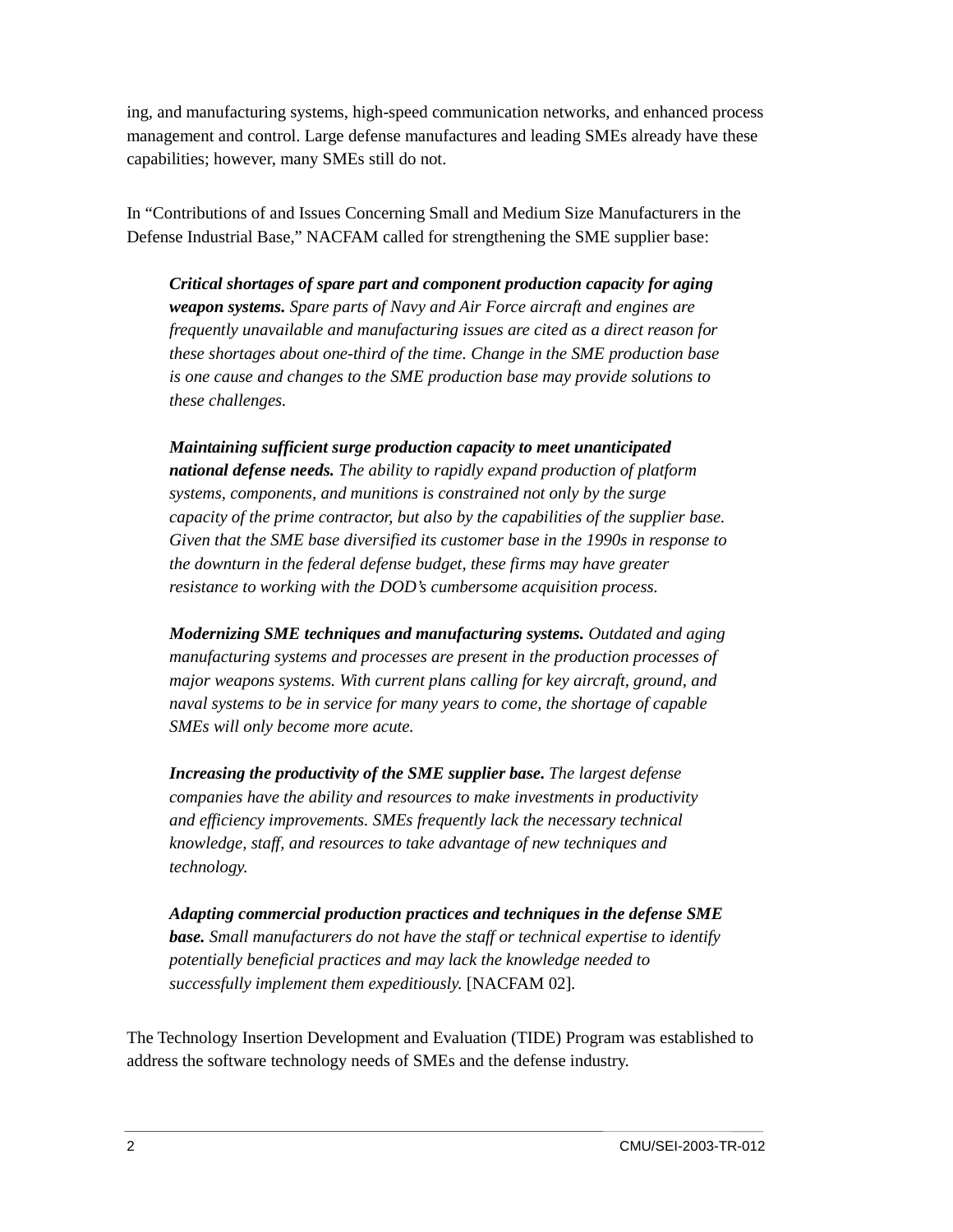# **2 TIDE Program: Charter and Activities**

#### **2.1 The TIDE Mission**

The TIDE program helps improve the ability of SMEs to support defense manufacturers by demonstrating the benefits of implementing commercially available software and information technologies. While TIDE is focused on SMEs that supply goods and services important to national defense, much of the work of the TIDE program is broadly applicable to all small businesses.

### **2.2 TIDE Organization and Operation**

The TIDE program is managed by the Software Engineering Institute (SEI<sup>SM</sup>) at Carnegie Mellon University (CMU) and coordinates the activities of a number of participants, such as the H. J. Heinz School of Management and Public Policy at CMU, the Institute for Economic Transformation at Duquesne University, National Institute of Standards and Technology (NIST), and the Southwestern Pennsylvania Industrial Resource Center (now called Catalyst Connection.)

### **2.3 Research and Findings**

Small manufacturing enterprises differ from large organizations in many ways. For example, SMEs have the following qualities [Thong 97]:

• *Simple and highly centralized structures, with the owner or CEO making most decisions.*  SME managers often know their products, market, and customers. However, they may not understand the relationship among business and operational processes, the software technologies that can streamline those processes, or the ability of those technologies to serve as a strategic asset. In essence, they do not perceive information technology as part of their "core" manufacturing business. In addition, the typical SME owner or manager may be actively involved in sales, production, human resources, accounting, and many other functions. As a result, he or she is too busy running the company to learn about advanced software-based tools and technologies, much less engaged in the decision-making processes required to implement them.

 $\overline{a}$ SM SEI is a service mark of Carnegie Mellon University.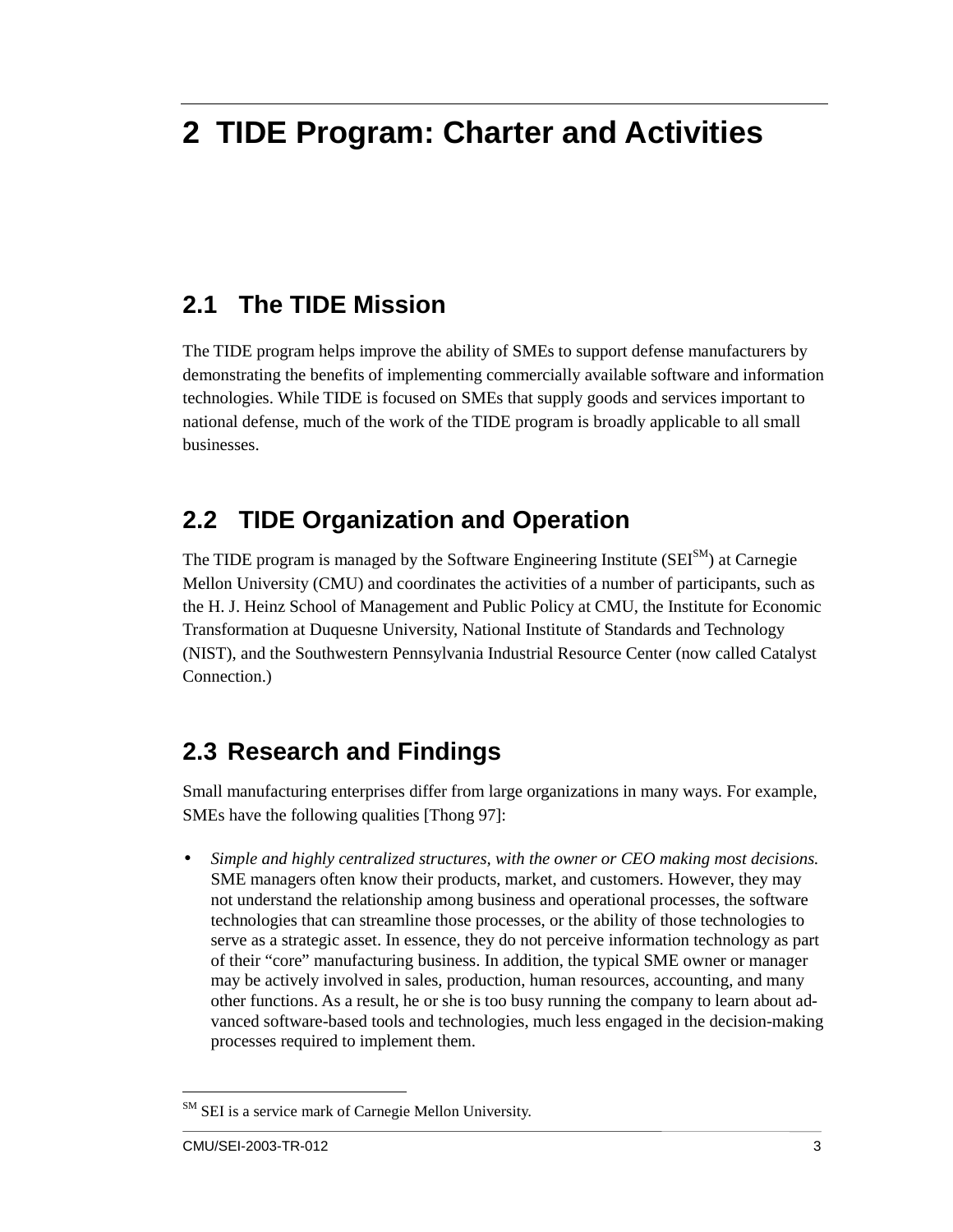- *Limited financial resources.* Financial pressures force managers to focus on short-term opportunities or problems. These pressures also force managers to choose information technology (IT) equipment based on cost, rather than capability or "fit" with the organization. Limited financial resources also prevent SME managers from hiring experienced IT personnel.
- *Generalist employees instead of specialists.* If SME owners or managers often wear many hats, so do their employees. These generalists may not have time to follow advances in technology. They also may lack the skills, experience, or resources necessary to select, adopt, or implement software tools.
- *Informal rules and infrastructures.* Small companies often rely on tribal knowledge, i.e., a mixture of experience and expertise transmitted from one worker to another. They typically do not have set rules or infrastructures for decision-making. Often, they do not document, or clearly communicate, operating procedures to employees or vendors. As a result, it may be difficult to accurately predict the effect of advanced software technologies on the organization.

These organizational and operational limitations often manifest themselves as barriers or constraints. For example, Thong categorized these barriers into time, financial, and expertise [Thong 97]. Enzenhofer's list of internal barriers to technology adoption and transfer included unstructured procedures for analyzing SME needs, vague implementation practices, difficulties in identifying appropriate systems, difficulties understanding vendor systems, and excessive time needed to make IT decisions [Enzenhofer 01].

To verify these findings, TIDE sponsored a survey of 200 SMEs in Southwestern Pennsylvania as well as two focus groups with SME executives. The research indicates that 80% of the barriers to technology adoption were non-technical. These barriers included management's tendency to view software as an expense rather than as a strategic asset, the attitude that advanced technologies are not required or cost-effective, and the fear that technology would decrease productivity, rather than increase it.

The research and the experience of participating organizations led TIDE researchers to organize technology adoption barriers into five categories:

- 1. lack of information
- 2. lack of expertise
- 3. perception that SME cannot afford technologies
- 4. pressure to become productive
- 5. lack of fit

These barriers are often linked. For example, a manager might perceive that advanced software technologies are too expensive. This feeling may be based on the expense of a particular software product. However, the manger's perception might be caused by a lack of information about return on investment (ROI) of advanced software.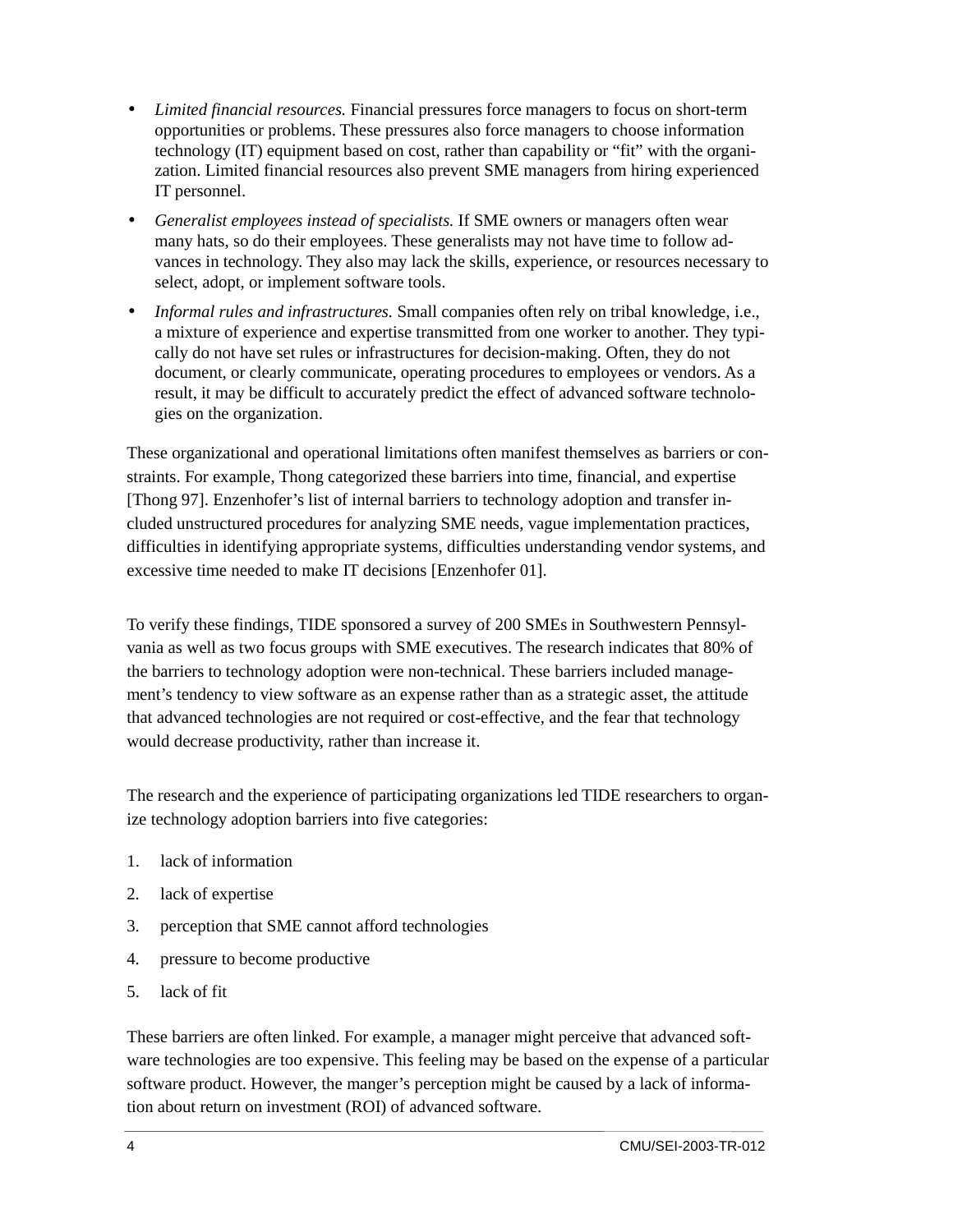If the barriers are often intertwined, so are the solutions. To overcome the financial barrier, an SME manager may need an affordable software package. Yet the manager may also need to consider the amount of training required and the impact that would have on operations. The TIDE program responded to this reality with demonstration projects, workforce development efforts, and technology development activities. The following graphic illustrates the relationship between TIDE activities and shows how the resulting body of knowledge can help SMEs streamline their own technology adoption efforts.



Figure 1: TIDE Overview and Strategy

The following sections in this technical report describe TIDE demonstration projects, workforce development and technology development initiatives and relate them to common adoption barriers.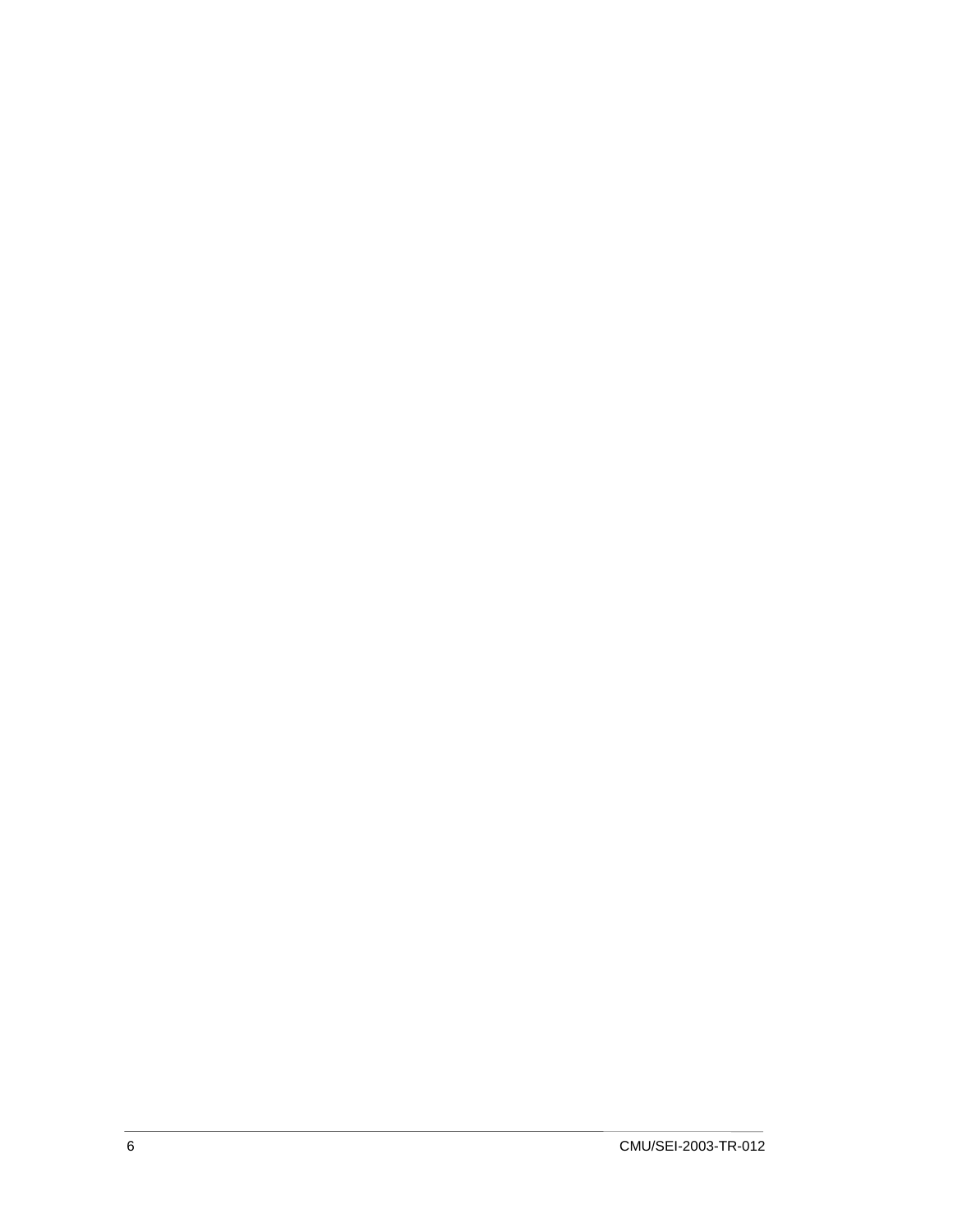# **3 TIDE Demonstration Projects**

To encourage area SMEs to adopt advanced software technologies, the TIDE program conducted six demonstration projects with SMEs in Southwestern Pennsylvania. TIDE personnel supplied technical assistance. In exchange, the SMEs made their records, processes, and facilities available to TIDE researchers and staff members.

#### **3.1 2D to 3D CAD Conversion**

Kurt J. Lesker Company (KJLC) is a family-owned firm with approximately 250 employees. KJLC manufactures ultra-high vacuum components and systems for a wide range of commercial and research applications. Company management had developed a strategy to pursue very complex, high-end systems business. To achieve that goal, they decided to upgrade from a 2D mechanical drafting tool to a 3D CAD package. TIDE personnel helped KJLC to define company needs, evaluate commercial products, and deploy the software. Based on productivity improvements, the company projected a 100% return on its investment within 12 months.

#### **3.2 Adopting Automatic Scheduling and Simulation Tools**

TIDE personnel are working with KJLC to adopt a manufacturing execution system (MES) capable of producing bills of materials, process routings, resource management, and traceability from receipt-of-orders through shipping. The MES will be integrated with an automated production scheduling tool based on software originally developed for the U.S. Air Force. The tool will provide dynamic production scheduling capabilities.

### **3.3 Adopting 3D CAD and CAE Tools**

Carco Electronics manufactures multi-axis rotational devices used to test inertial navigation and missile-seeker systems. To compete against much larger organizations, company management needed to improve the firm's engineering capabilities and customer responsiveness. TIDE personnel helped them to integrate a finite element analysis (FEA) tool into their existing 3D CAD system and to optimize their design process to take advantage of the new software. Based on the results, the company achieved a 100% return on investment within 12 months.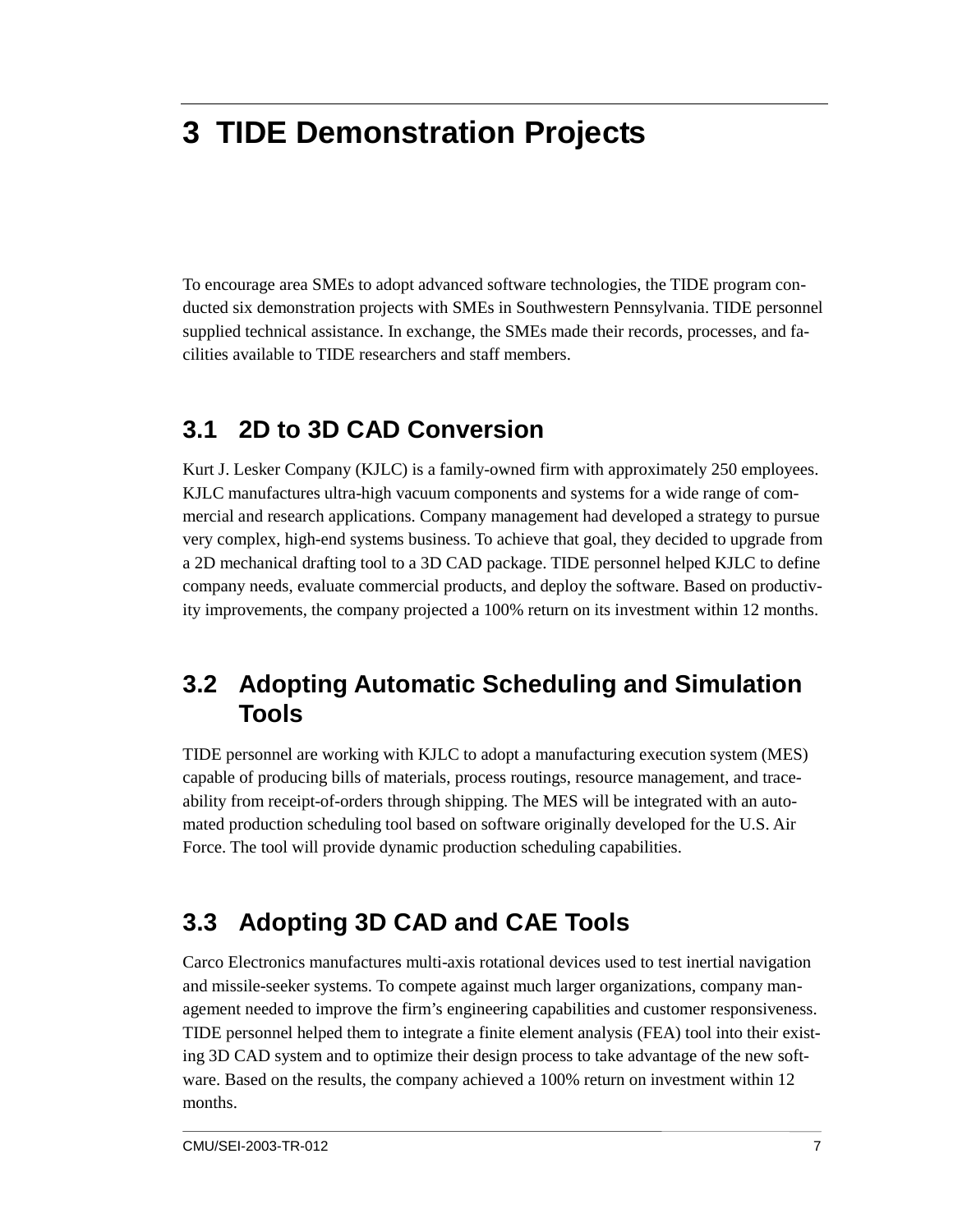### **3.4 Adopting a Control-System-Modeling Tool**

TIDE also helped Carco deploy a state-of-the-art modeling and simulation package to design complex digital control systems. The simulation tool included links to Electronic Design Automation (EDA) tools that simplified implementing the design in hardware and software.

### **3.5 Adapting Ecommerce and Manufacturing Execution System**

Magdic Precision Tool is a 20-employee job shop that both designs and manufactures compaction tooling for the powdered metal industry. Magdic wanted to improve customer relations by reducing product-delivery cycle time. To achieve this goal, it implemented an MES. The system automates quote-generation, order-processing workflow management, performance analysis, and accounting functions. Ultimately, it will enable Magdic to implement a paperless manufacturing environment complete with Web-based, vendor-supplier communications.

#### **3.6 Testing Application Service Provider Paradigm for SMEs**

Internet service provider Stargate Industries and Shoptech Industrial Software Corporation are working with the TIDE program to offer on-line MES. It will allow small manufacturers who could not afford to purchase an entire MES to take advantage of its capabilities. This effort is designed to evaluate the Application Service Provider (ASP) business model as a means of serving SMEs. Further information will be published as it becomes available.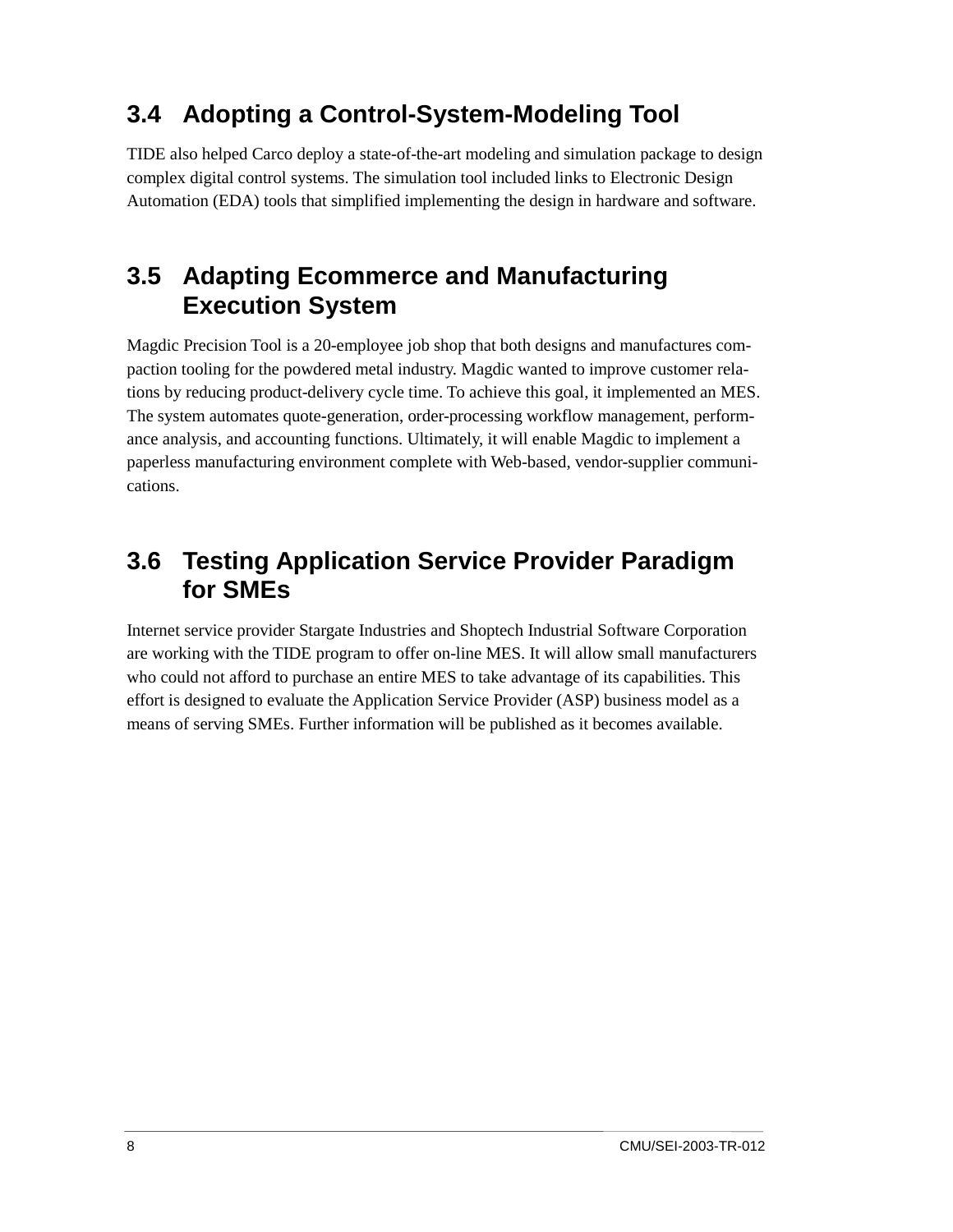# **4 TIDE Workforce Development**

In addition to the demonstration projects, the TIDE program promoted workforce development through publications, training courses, and workshops. For example, the TIDE program presented a series of courses called Foundations of Information Technology. The ten-course program presented fundamental concepts in hardware and software components selection, IT systems management, IT security, and other issues. Students who successfully completed all ten courses received a Certificate in Information Technology Management.

TIDE also sponsored several courses and workshops, among them:

- Concepts and Trends in Information Security
- Continuous Risk Management
- Beyond the Vendor Checklist: Managing Risk in Software Technology Adoption
- Beyond Installation: Achieving Successful Software Technology Adoption
- Engineering Success for Small Enterprises

To help disseminate its growing body of knowledge, the TIDE program sponsored TIDE Conference 2002. The presentations and tutorials addressed both the technical and educational barriers facing SME managers and employees.

In addition, TIDE personnel have published articles in the business and trade press, including Dynamic Business Magazine, Manufacturing Magazine, National Defense Magazine, Pittsburgh Business Times, Pittsburgh Post-Gazette, Pittsburgh Tribune-Review, TEQ Magazine, and others.

TIDE personnel are also publishing a number of technical reports. These reports have been presented at the Defense Manufacturing Conference (DMC) 2002, the International Conference on COTS-Based Software Systems, and other events.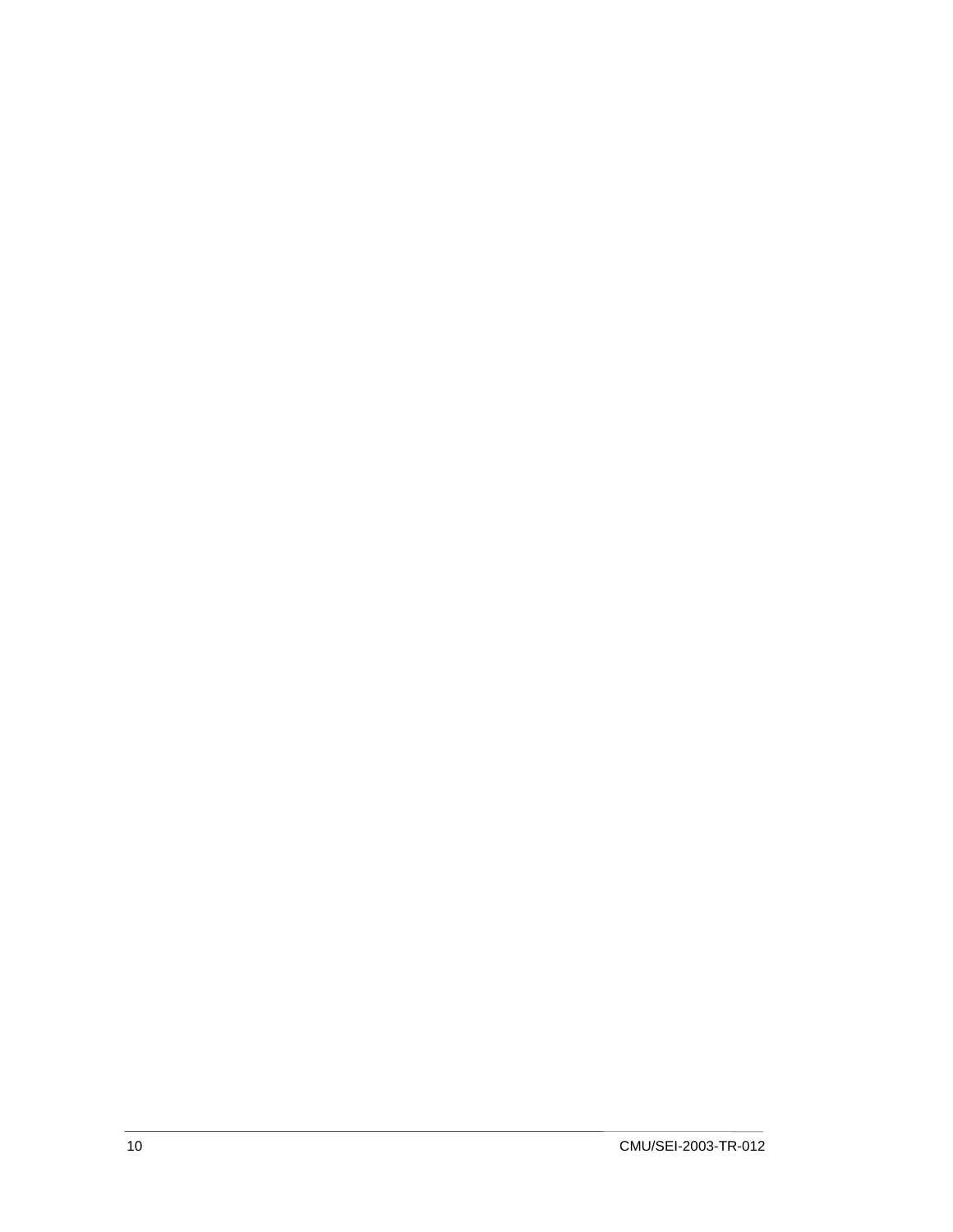# **5 TIDE Technology Development**

In its third initiative, TIDE researchers modified software tools and practices to meet SME needs.

#### **5.1 Operationally Critical Threat, Asset, and Vulnerability EvaluationSM (OCTAVE)**

Exchanging information between vendors and suppliers puts the confidentiality, integrity, and availability of that data at risk. Most methods for evaluating information security were designed for large organizations. To address this issue, TIDE personnel modified the Operationally Critical Threat, Asset, and Vulnerability Evaluation<sup>SM</sup> (OCTAVE<sup>SM®</sup>) method developed by the SEI. Currently in the final stages of development, OCTAVE-S provides an efficient, inexpensive approach to identifying and managing information security risks. Using the insight provided by OCTAVE, managers can protect information assets, communicate business and security needs, direct enterprise-wide risk assessments, and develop practice-based risk mitigation and protection strategies.

#### **5.2 Advanced Engineering Environments**

Advanced Engineering Environments (AEEs) consist of design tools (such as CAD and CAE), data repositories (such as design databases and evolution databases), and the networks linking these components and other enterprise processes. AEEs can improve productivity and product quality, while reducing product development time, production time, product cost, and development cost. AEEs can also help SMEs to rapidly changing customer demands and competitive environments.

SM Operationally Critical Threat, Asset, and Vulnerability Evaluation is a service mark of Carnegie Mellon University.<br>
<sup>®</sup> OCTAVE is registered in the U.S. Patent and Trademark Office by Carnegie Mellon University.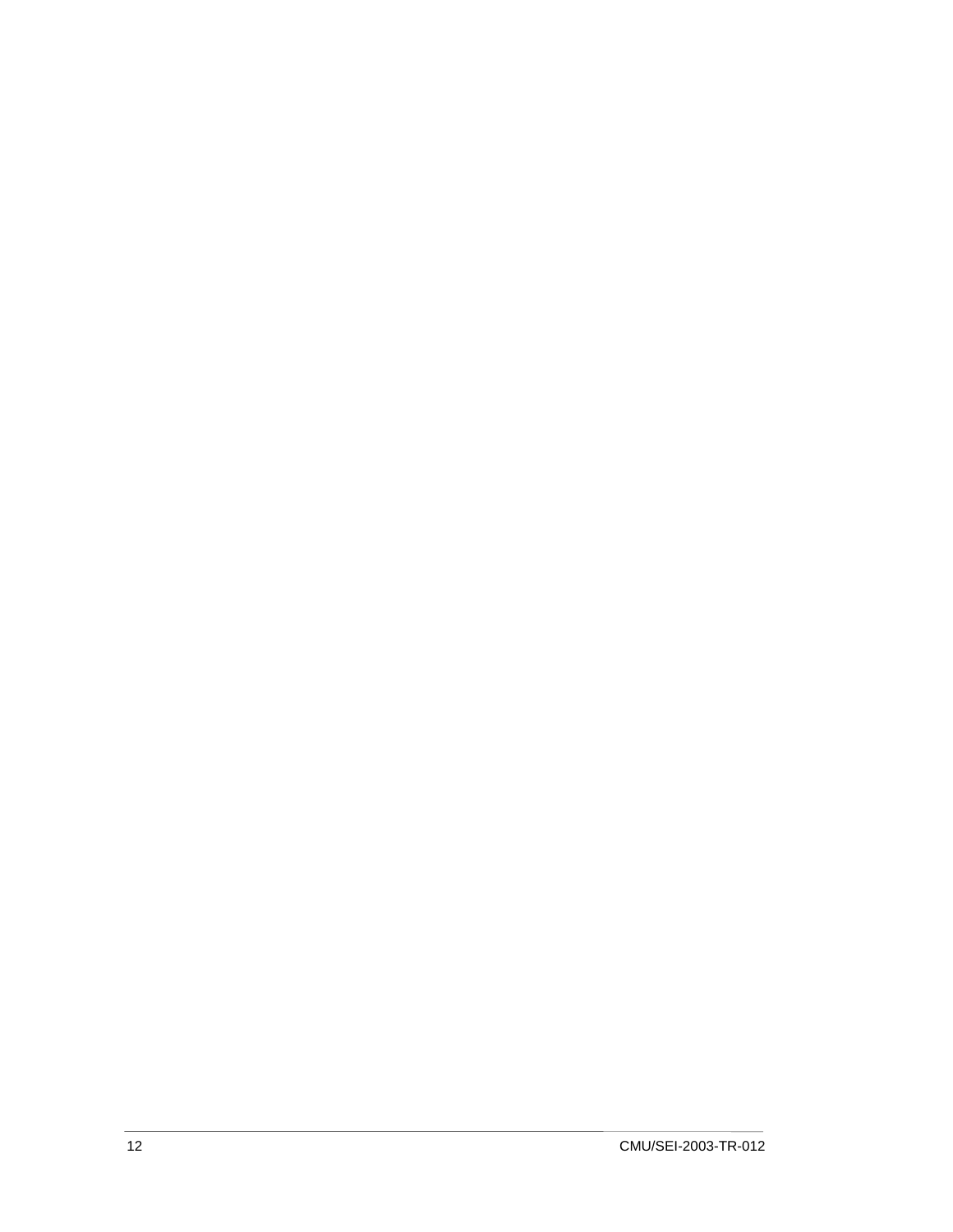# **6 Addressing Barriers and Constraints**

The following sections represent our efforts to help participating SMEs avoid or eliminate common technology adoption barriers. Other solutions may be just as valid. How a particular SME addresses these barriers will depend on the circumstances and resources available.

#### **6.1 Barrier: Lack of Information**

This category covers a lack of awareness of available software technologies, their capabilities, benefits, and return on investment. This category also includes a lack of knowledge about technology selection, adoption, and implementation as well as a lack of knowledge in organizational development and strategic planning.

#### **6.1.1 TIDE Activity**

Under the TIDE program, SME managers submitted ideas for demonstration projects. TIDE researchers evaluated each SME, its idea and its ability to successfully implement the proposed technology. TIDE personnel then worked with selected SMEs to achieve agreed-upon goals.

For example, the process improvement team at Magdic Precision Tooling approached the TIDE program for help developing an electronic document display capability. However, after reviewing their proposal and the firm's needs, the TIDE team suggested that Magdic implement an MES instead. The MES, in addition to solving the problem of document management, would automate quote-generation, order processing, workflow management, performance analysis, and accounting functions. To help Magdic personnel learn about the MES, TIDE personnel provided material on MES capabilities, benefits, and typical return on investment. TIDE staff members also helped Magdic to review and compare various products.

The MES and awareness issues were addressed within the context of a technology adoption plan shown in Figure 2: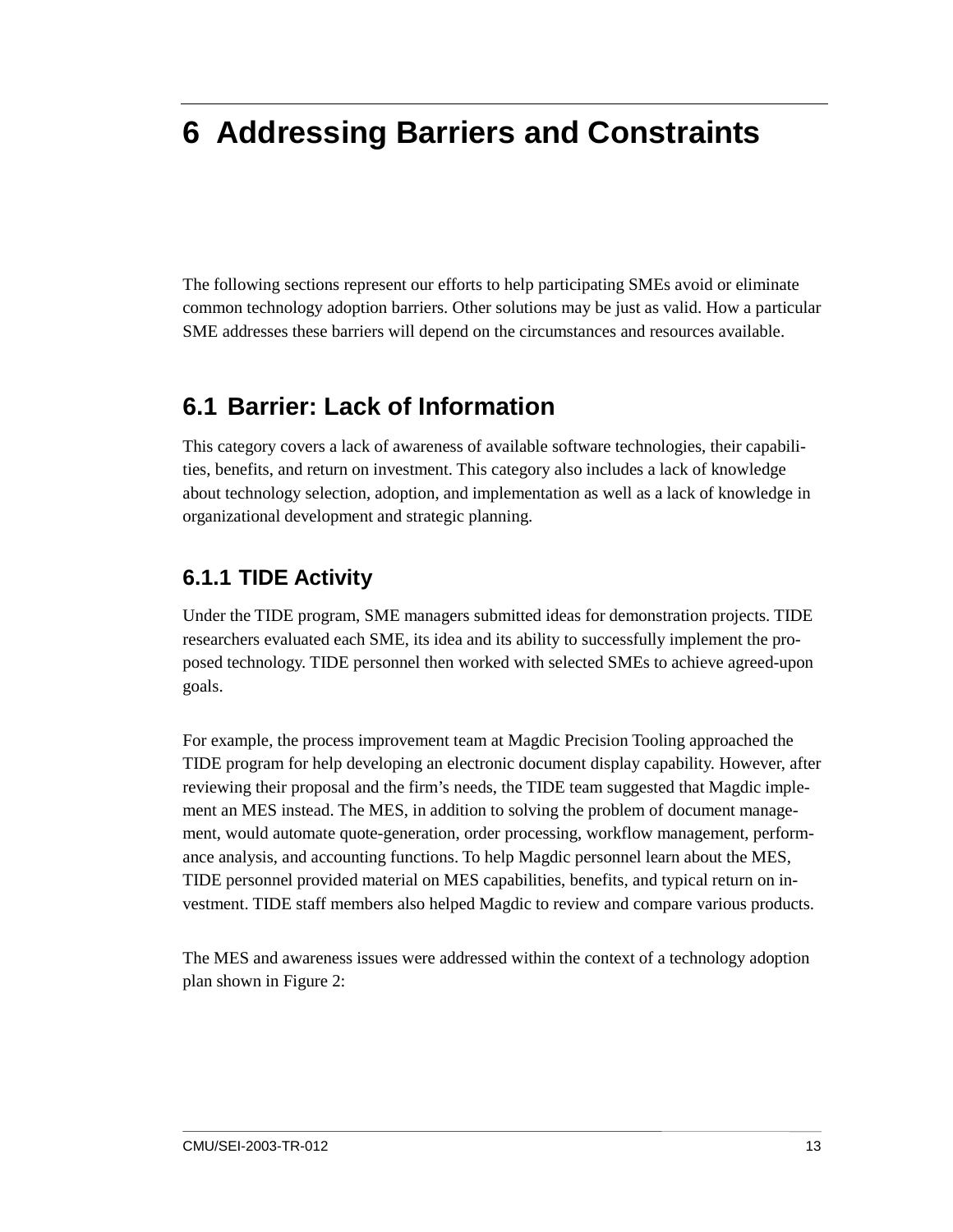

Figure 2: Technology Adoption Plan

Under the seven-step plan, Magdic

- 1. articulated its business strategy
- 2. linked that strategy to technologies it required
- 3. baselined its current business processes and operational practices
- 4. developed a vision for the future by applying their knowledge of the MES
- 5. prepared a business process and technology migration roadmap to achieve its vision
- 6. evaluated and selected the most appropriate technology products
- 7. implemented the changes

The technology adoption plan enabled Magdic to successfully select, adopt, and implement the MES. In turn, the MES has helped Magdic to

- streamline document management
- improve responsiveness to customers
- reduce total cycle times
- optimize shop scheduling
- increase shop capacity and throughput

TIDE team members used the technology adoption plan on several demonstration projects. In each case, it provided the information and infrastructure that SME managers required to overcome the lack of knowledge. The TIDE program also addressed lack of knowledge issues through courses, workshops, and tutorials. These activities helped SMEs make the most of their in-house capabilities.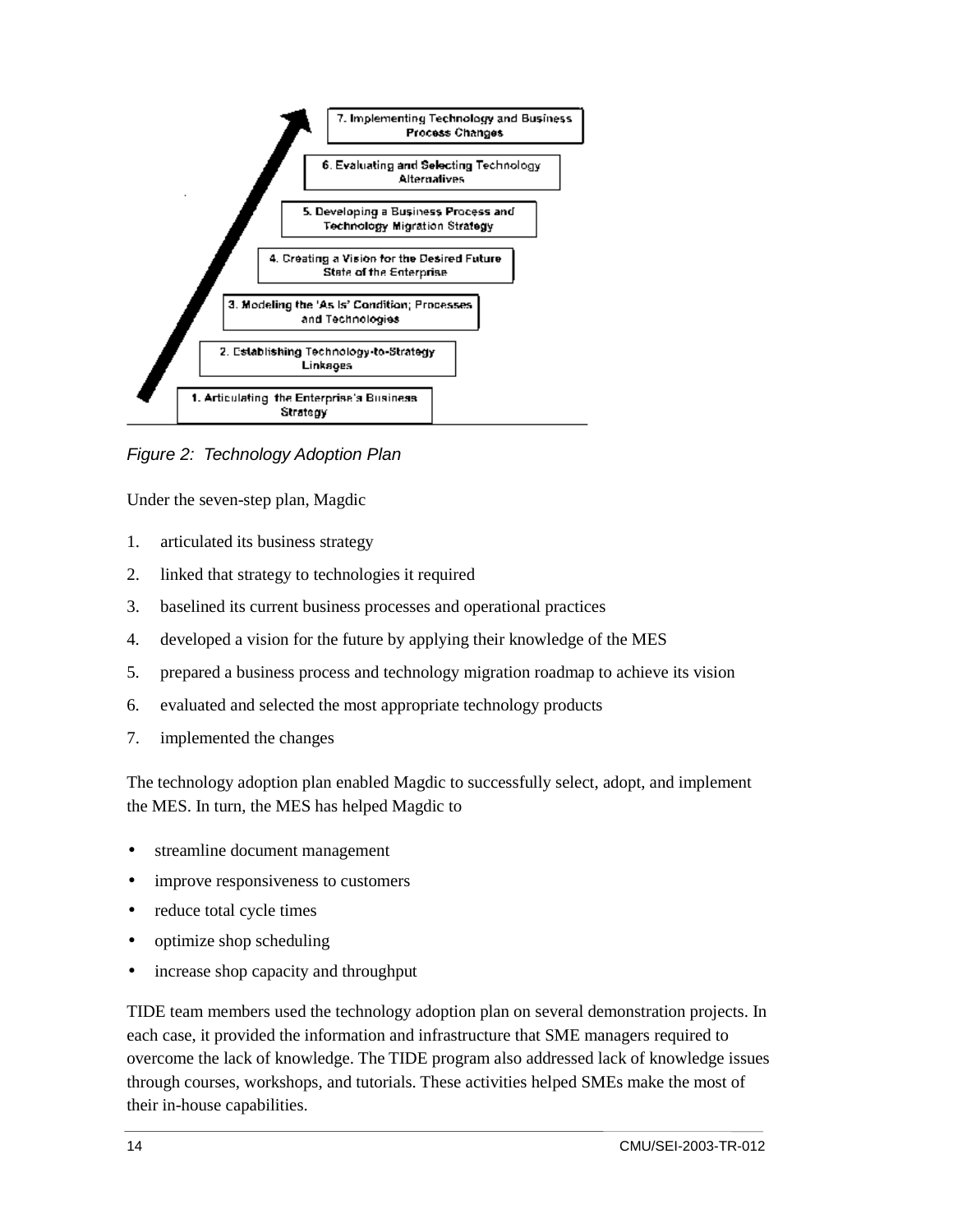### **6.2 Barrier: Lack of Expertise**

While SME managers typically have a high-level understanding of their business and operational processes, they often lack employees with the experience and skills necessary to adopt software technologies [Robert 03]. Furthermore, SME managers often spend their time on activities that directly affect their bottom line. As a result, they do not spend a lot of time on strategic planning. Yet charting a course for their company is necessary to assure that the software technology contributes to the firm's short-term and long-term goals.

#### **6.2.1 TIDE Activity**

TIDE staff members helped SMEs identify sources to supplement their lack of expertise. For example, TIDE personnel brought in a representative from the Institute for Economic Transformation (IET) at Duquesne University to assist Carco management with strategic planning. The consultant helped Carco to clarify its business goals and decide which technologies the company required. The consultant also helped Carco to refine its business processes to take advantage of the software.

Similarly, the IET consultant helped KJLC to document business processes as part of its effort to implement an MES with dynamic scheduling capability. In addition, a technology transition specialist from the SEI conducted a half-day workshop on technology adoption to address outstanding issues.

To make SME managers aware of the resources available, economic development, business development, commercial firms, and other organizations participated in the TIDE 2002 Conference as exhibitors.

### **6.3 Barrier: Perception that Technologies Are Unaffordable**

An SME focus group conducted for the TIDE program revealed that managers often view advanced technology as an expense rather than a strategic investment. The focus group also revealed that SME managers are apprehensive about adopting the wrong hardware or software. They also fear that technology adoption can be a never-ending process; one that causes expenses to spiral out of control. The common thread is that many SME executives feel that they cannot afford advanced technologies, whether or not their feelings are valid.

#### **6.3.1 TIDE Activity**

SMEs typically obtain ROI data from a variety of sources, including manufacturers, valueadded resellers (VARS), magazine articles, and consultants. However, these sources may not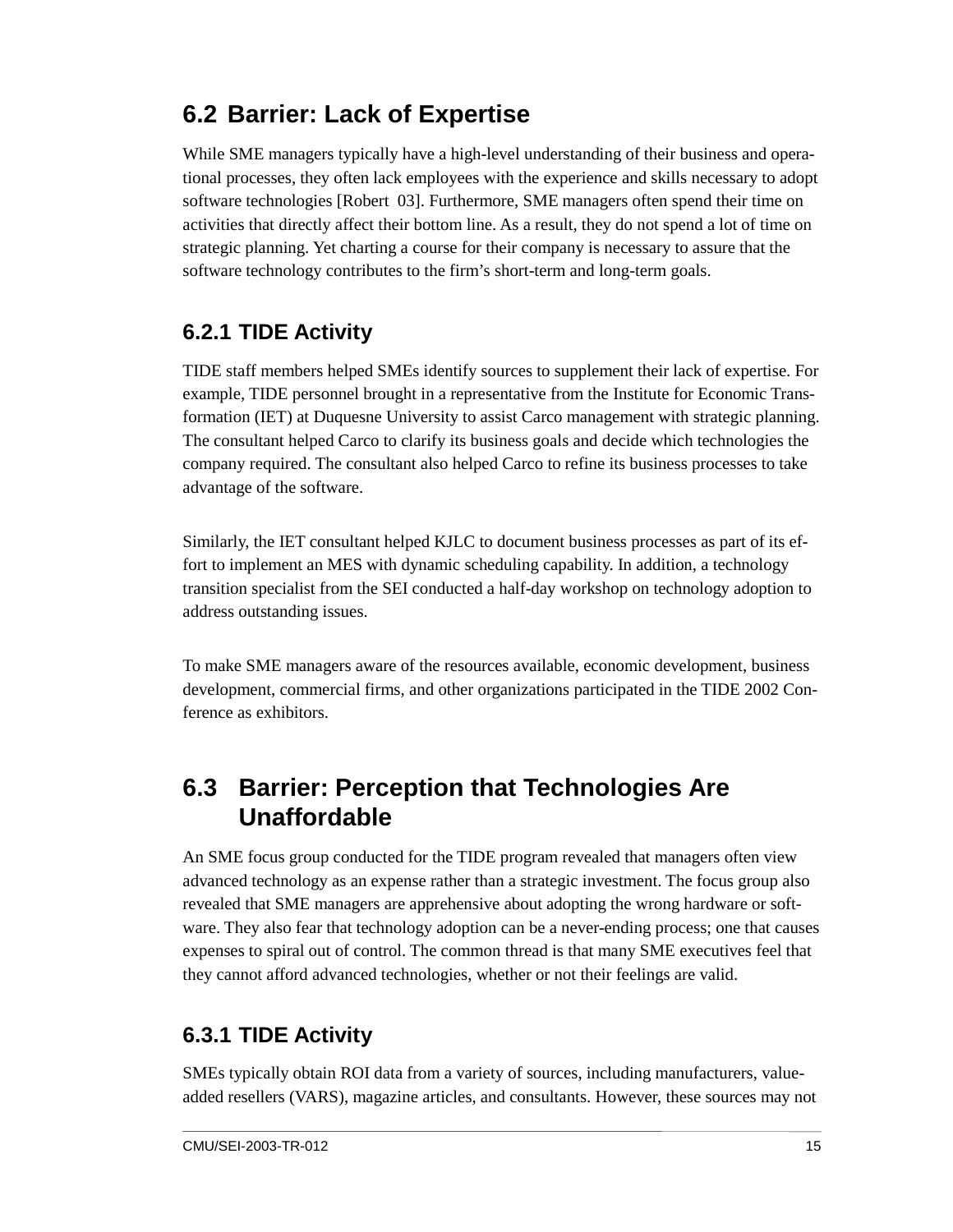be totally unbiased. Vendors, for example, choose the most successful case studies to help them sell software. These implementations may represent the exception rather than the rule. Similarly, executives may portray their successes in the most favorable light to impress their managers. Consultants obviously want to secure new business.

The TIDE program responded to the affordability issue by

- documenting direct benefits and ROI of advanced technologies in an unbiased manner
- helping SMEs view software as a strategic asset
- demonstrating ancillary benefits and their affect on ROI
- suggesting cost-effective ways to implement advanced software technologies

In one effort, TIDE personnel helped KJLC to replace its 2D mechanical drafting software with an advanced 3D CAD program. Company engineers used the software to create four standard platforms that could be modified to customer needs. As a result, TIDE personnel found that KJLC slashed design and engineering time by a factor of 10:1. The software also helped KJLC cut delivery times by 40%, costs by 30%, and prices by 20%.

In another documented case, TIDE helped Carco adopt a solid modeling system. As part of a demonstration project, TIDE team members conducted three training programs on solid modeling and FEA. TIDE personnel also helped Carco engineers increase network bandwidth to improve modeling speed. They also doubled the number of software licenses. As a result, Engineering Change Notices dropped from 15 per project to one. Drafting and design time were reduced 25%. Turnaround time for solid model drawings dropped from weeks to days.

In addition to demonstrating the benefits and ROI of advanced technologies, TIDE researchers helped SMEs view technology adoption as a strategic investment. For example, Carco Electronics originally installed its 3D solid modeling software to prevent rework during assembly. However, TIDE personnel encouraged the company to take a more strategic approach and look for additional ways to take advantage of the software's benefits and capabilities. As a result, Carco designers began to

- send computer-aided manufacturing files to sub-contractors and suppliers to improve component quality and reduce turn-around time
- exchange computer-aided design files with customers to strengthen their relationship
- use visualization models in their new business presentations
- perform a finite element analysis for one of its customers, opening up the possibility of a new income stream

The TIDE team also documented ancillary benefits, such as the tendency for each technology implementation effort to "naturally" lead to another. For example, after Carco Electronics implemented its 3D Computer-aided Drafting (CAD) and Finite Element Analysis (FEA)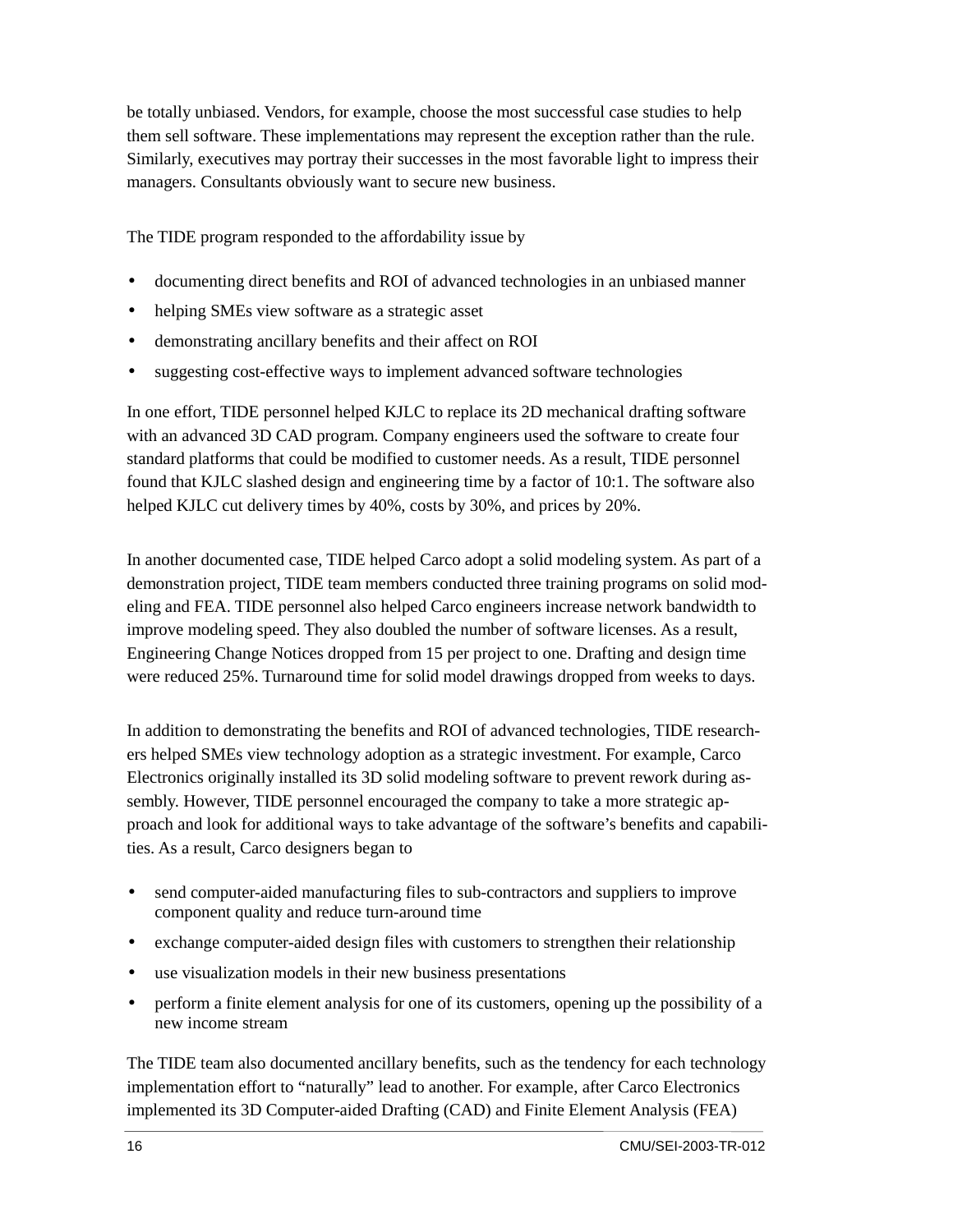tools, company engineers looked at a computer-aided engineering (CAE) tool set. It would eliminate the need to physically prototype and test design iterations. Instead, Carco engineers could develop the control system, simulate and analyze its performance, and model control system-device integration throughout the product development life cycle.

Carco engineers purchased and used the tool set on a new product development effort. The tool set significantly reduced new product development costs, yielding an ROI of five to one on the first project alone. It also allowed engineers to develop and patent a new control algorithm, which could not have been developed any other way. The ROI generated by the CAE toolset grew out of Carco's original decision to adopt CAD.

Similarly, TIDE personnel documented benefits that resulted from Magdic's decision to implement an MES. The MES forced Magdic personnel to continually enter complete, timely, and accurate information early in the production process. They could no longer "fudge" figures initially and enter accurate numbers later. This, in turn, reduced errors and increased throughput. It helped executive managers make better decisions. It allowed shop floor managers to prioritize jobs and plan ahead. Finally, it enabled the company to offer better service by allowing managers to accurately respond to customer requests.

In another activity designed to address affordability, TIDE personnel conducted several product implementations and evaluations using the PLAN, ESTABLISH, COLLECT and ANALYZE (PECA) method. The methodology helped Magdic engineers to identify and prioritize needs and evaluate prospective software packages against those needs. In this way, TIDE helped Magdic obtain the most appropriate and cost-effective software package. TIDE personnel also helped Magdic to choose an MES that would work with its legacy systems. This encouraged Magdic to install several thin client terminals on the shop floor, rather than installing more expensive PCs.

At Carco, TIDE staff members helped company personnel to avoid purchasing additional licenses for its high-end CAD software. At the time, designers and engineers were "competing" for access. To resolve the problem, TIDE personnel recommended that Carco purchase a "light" CAD software package. It did not have the functionality of the full-blown CAD software, yet engineers still could use it for preliminary tasks. The light CAD version settled the issue of contention at a fraction of the cost of the complete software package.

#### **6.4 Barrier: Pressure to Be Productive**

SMEs typically run lean operations. Owners and employees have multiple responsibilities and perform multiple tasks. Time is a limited and, therefore, precious commodity. SME managers are under tremendous pressure to be productive. As a result, they may feel that they do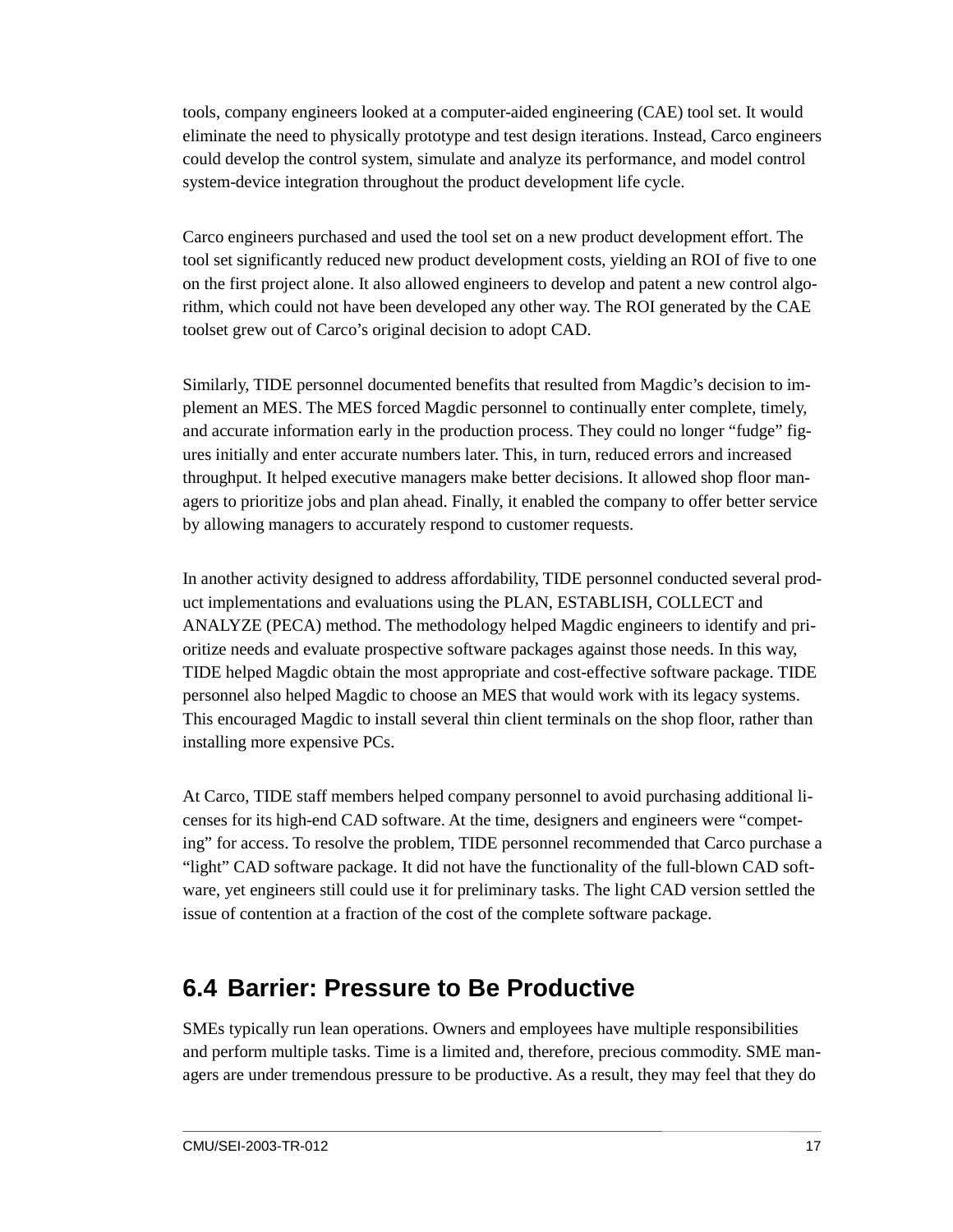not have time to experiment with new systems or to "wait" for the system to pay for itself. Instead, they must focus on activities or purchases that directly affect profitability.

#### **6.4.1 TIDE Activity**

TIDE staff members addressed this throughout the seven-step technology adoption planning process. For example, relating technologies to business goals allowed managers to see the potential of technology adoption. Identifying "as is" and "to be" visions of the company showed managers the expected impact. Furthermore, developing a technology adoption roadmap eliminated unnecessary tasks and avoided "wheel-spinning."

The KJLC project to develop an automated production scheduling system illustrates this approach. As part of the technology adoption process, TIDE personnel helped the managers map activities, decisions and regular meetings for a range of company functions. The map for one function, for example, incorporated the sales, product manager, engineering, accounting, and shipping departments.

The cross-functional maps detailed each "as is" process. At that point, TIDE personnel reviewed the process and recommended ways to improve it, either by modifying current processes or suggesting new processes that would take advantage of the MES.

In addition to evaluating business and operational processes, TIDE personnel tried to streamline product evaluation. In the first KJLC project, TIDE personnel asked potential vendors to demonstrate their software using "authentic" data and tasks. The vendor complied, loaded its software on a representative system, and watched KJLC personnel apply it. The demonstration was designed to prove that the software provided the capabilities and ease-of-use required. However, the demonstration also revealed a potential problem: a KJLC engineer had been adding his own notations to the project. The notations worked with KJLC's current 2D mechanical drafting software, but the new software didn't recognize the characters. After a brief investigation, the vendor found the source of the problem. Changing the format of the notation corrected it.

Using KJLC personnel, data, and representative tasks to demonstrate the software avoided this potential bottleneck. It also dramatically reduced time to become productive. In fact, the systems engineering team began successfully using the new tool within two weeks and achieved desired productivity within one month.

Similarly, TIDE personnel encouraged Carco to supplement the general training provided by the CAD vendor with in-house seminars on the software. Carco also paid for additional consulting on specific tasks. And Carco retained a service bureau to monitor the quality of the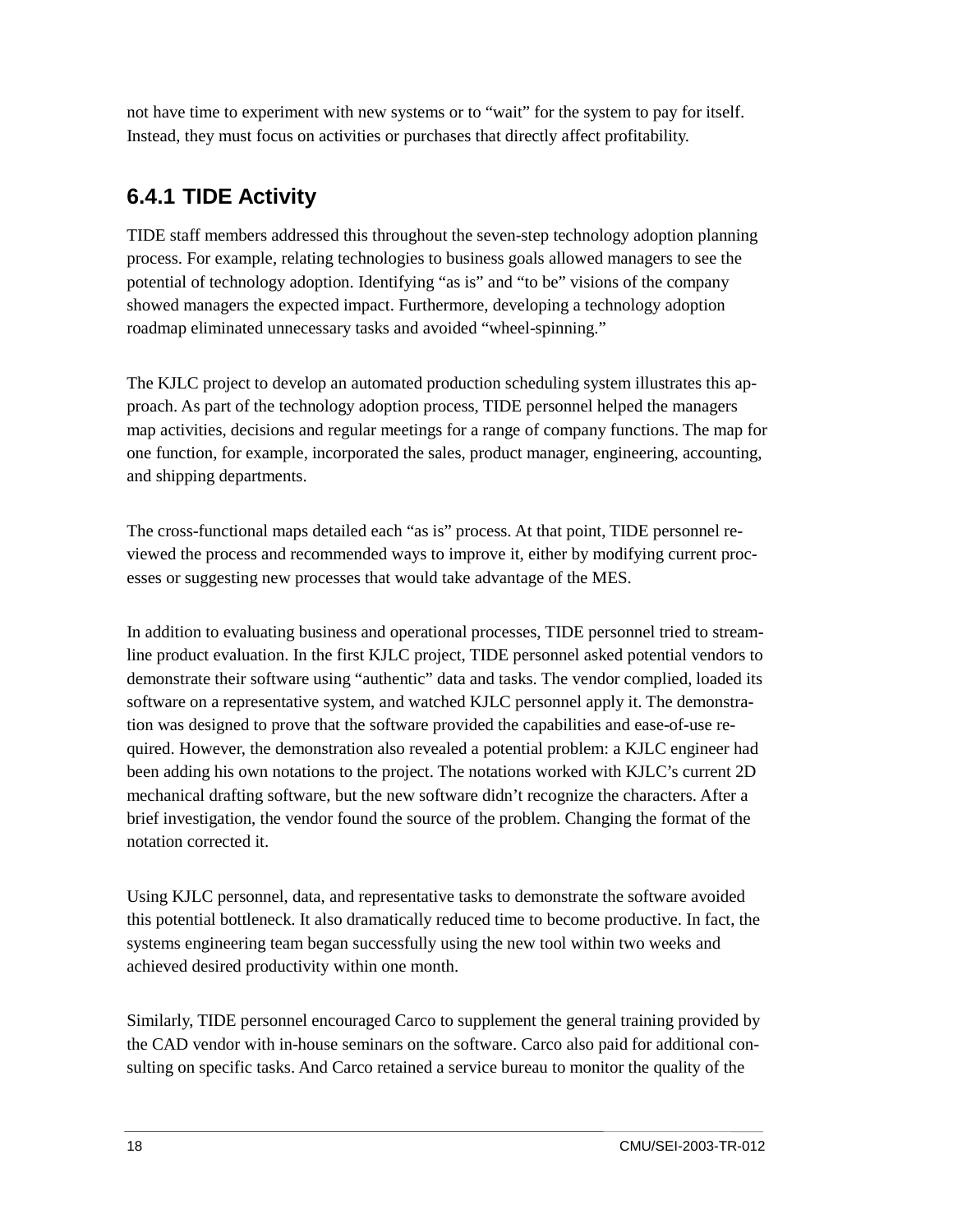work being performed during training. These activities helped reduce the time needed to become productive by 50% over general training alone.

### **6.5 Barrier: Lack of Fit**

For the most part, the advanced software tools used in the TIDE program were commercially available software tools. In general, commercial off-the-shelf (COTS) software requires companies to modify their processes and procedures to fit the software. However, if the required changes are very extensive and pervasive, they indicate a lack of fit. SMEs that have limited experience purchasing and implementing COTS software are particularly susceptible to this problem. In some cases, the SME may not have adequately trained people. In other cases, the software itself may not be appropriate for the job. However both scenarios can cause dissatisfaction and can discourage the SME from adopting critically needed software technologies in the future.

#### **6.5.1 TIDE Activity**

The TIDE program tried to assure fit promoting the seven-step technology adoption process shown in Figure 2. It allowed SME managers to examine the technology, organization, culture, and operational issues associated with the adoption process.

In addition to its seven-step technology adoption plan, TIDE personnel also addressed fit through workshops and tutorials. The tutorials were designed to identify the non-technical risks associated with software implementation.

For example, TIDE personnel and KJLC held an Adoption Risks/Planning Workshop to help the company address the complexity of the dynamic production scheduling MES and the changes it would cause. During the first part of the workshop, participants rated KJLC's current structure, values, skills, work practices, and other factors. This helped the company determine its readiness to implement the software. Participants also looked at potential risks and reviewed previous adoption efforts.

Once the group understood their "as is" condition, they collated and prioritized the risks. Then, the workshop participants looked at activities to mitigate risks. They used a process of change model, shown in Figure 3, to guide their efforts.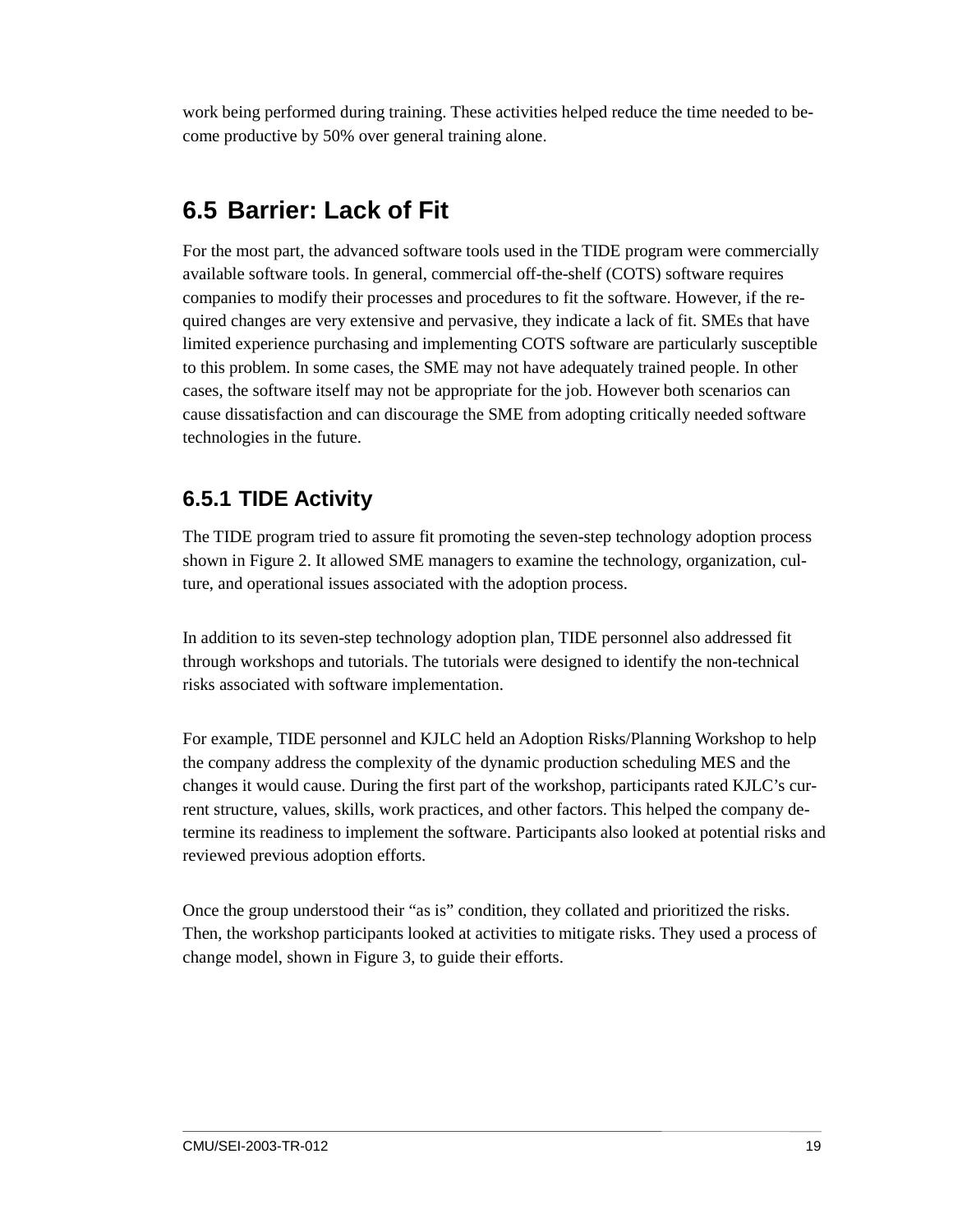

Figure 3: Process of Change Model

According to the process of change model, change evolves along a continuum of steps: contact, awareness, understanding, pilot trials, adoption, and institutionalization.<sup>2</sup> As shown in Table 1 below, each step had its own support and communications mechanisms to mitigate risks and overcome barriers.

| <b>Change Model Process Steps</b> | <b>Support and Communications Mechanisms</b>                                                                                       |
|-----------------------------------|------------------------------------------------------------------------------------------------------------------------------------|
| contact and awareness             | corporate presentation, magazine articles, dedicated Web site                                                                      |
| understanding                     | communication and education seminars, detailed case studies, identifying<br>stakeholder roles, responsibilities, and relationships |
| trial use                         | communication, education, and support activities, such as courses, user groups,<br>and pilot programs                              |
| adoption                          | incentives, rewards, consequences, guidance on software usage, sample im-<br>plementation plan, job aids, process guides, etc.     |
| institutionalization              | training courses, cutover policy, continuous improvement plan                                                                      |

Table 1: Process Change Steps and Communications Mechanisms

In addition, each step in the change model had its own definition of success and metrics criteria. For example, under contact and awareness, KJLC could track the number of people who attended meetings or received literature on the software. Ideally, these people should be able to answer the basic questions associated with the implementation such as: What are we doing? Why? Who should use this system? What will it do?

 $\frac{1}{2}$  This change model is adapted from one that appeared in an article by Daryl R. Conner and Robert W. Patterson titled "Building Commitment to Organizational Change." It was published in the April 1982 issue of *Training and Development Journal*.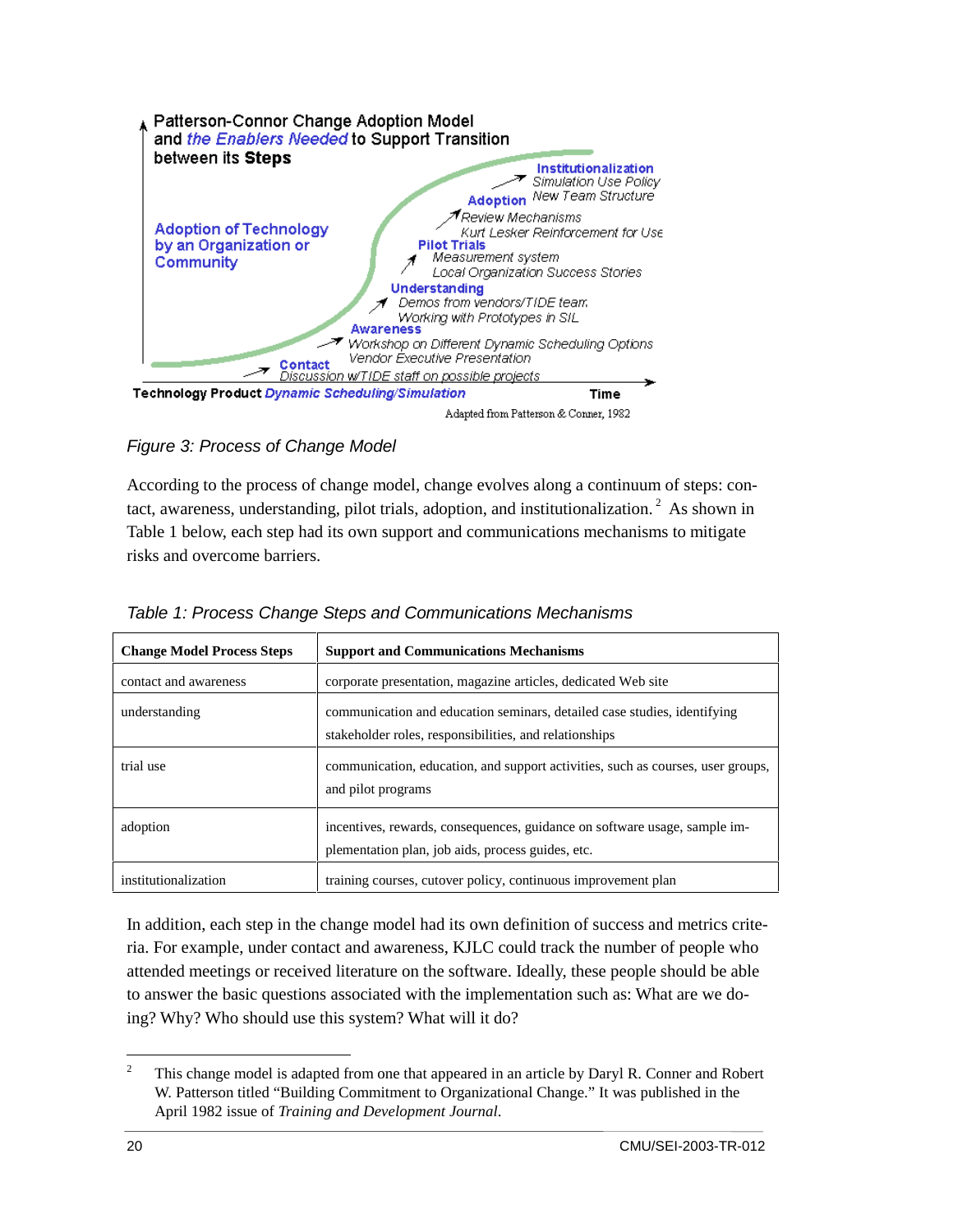The Adoption Risks/Planning Workshop also offered guidance on maintaining employee involvement once the software had been fully implemented. The workshop ended by listing the steps that KJLC took to actualize the concepts presented. These steps included:

- determining level of use goals for the dynamic scheduling system
- determining implementation progress measurement events
- completing/approving the communications plan
- defining/approving the process for monitoring and managing adoption risks

The Adoption Risks/Planning Workshop helped the employees "get on the same page." It prevented misunderstandings, clarified objectives, and established measurable guidelines for results. KJLC is still implementing the MES in stages and reviewing their progress against milestones. At a recent meeting, however, TIDE and KJLC personnel reviewed their initial list of risks and barriers. Many had "gone away" as a result of the activities suggested during the workshop.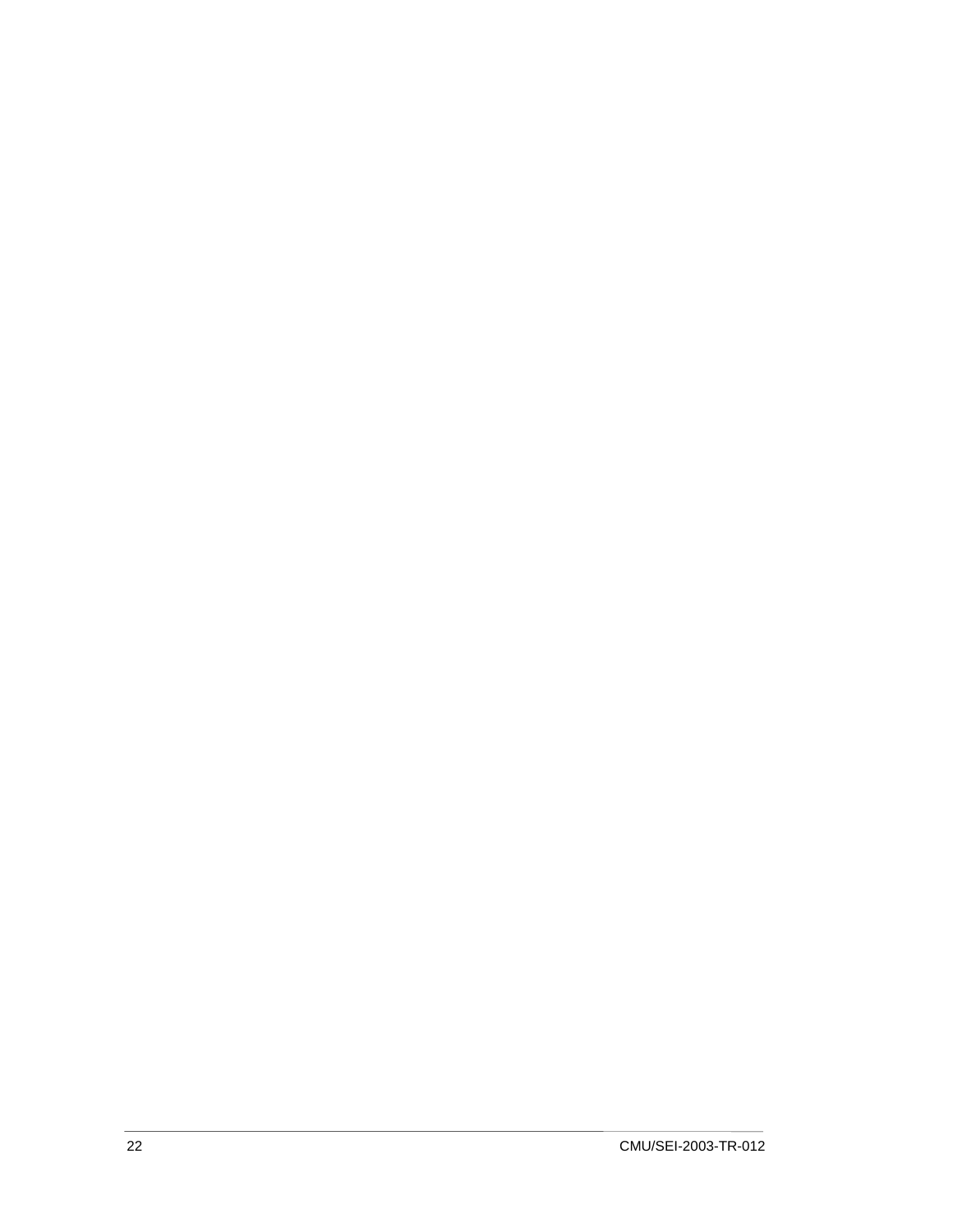# **7 Effect on SMEs**

The TIDE program benefited SMEs in several ways. First, participating SMEs at improved their ability to support the defense industry supply chain and compete in a global economy. For example, Carco used its new design software to develop and patent a unique algorithm that has a variety of defense applications. Similarly, KJLC used its capability to design standard product configurations that slash the time required to respond to customers.

The SMEs also acquired valuable expertise. This will allow the companies to continue their technology adoption efforts. For example, Carco conducted a technology evaluation to determine its next software purchase. By applying the methods learned through TIDE, the company identified a strategic capability, examined candidate software packages, negotiated with the vendor to obtain the software they wanted, and implemented the package without help from TIDE personnel.

Furthermore, the body of knowledge gained can help other SMEs to avoid many pitfalls, while streamlining their efforts, and improving their chances of technology adoption success.

In the words of Kurt J. Lesker III, CEO of KJLC, "I cannot say enough about the program. They set out to make U.S. manufacturers more agile to adapt to the changing nature of the defense industry, and that's exactly what they have done" [Copeland 02].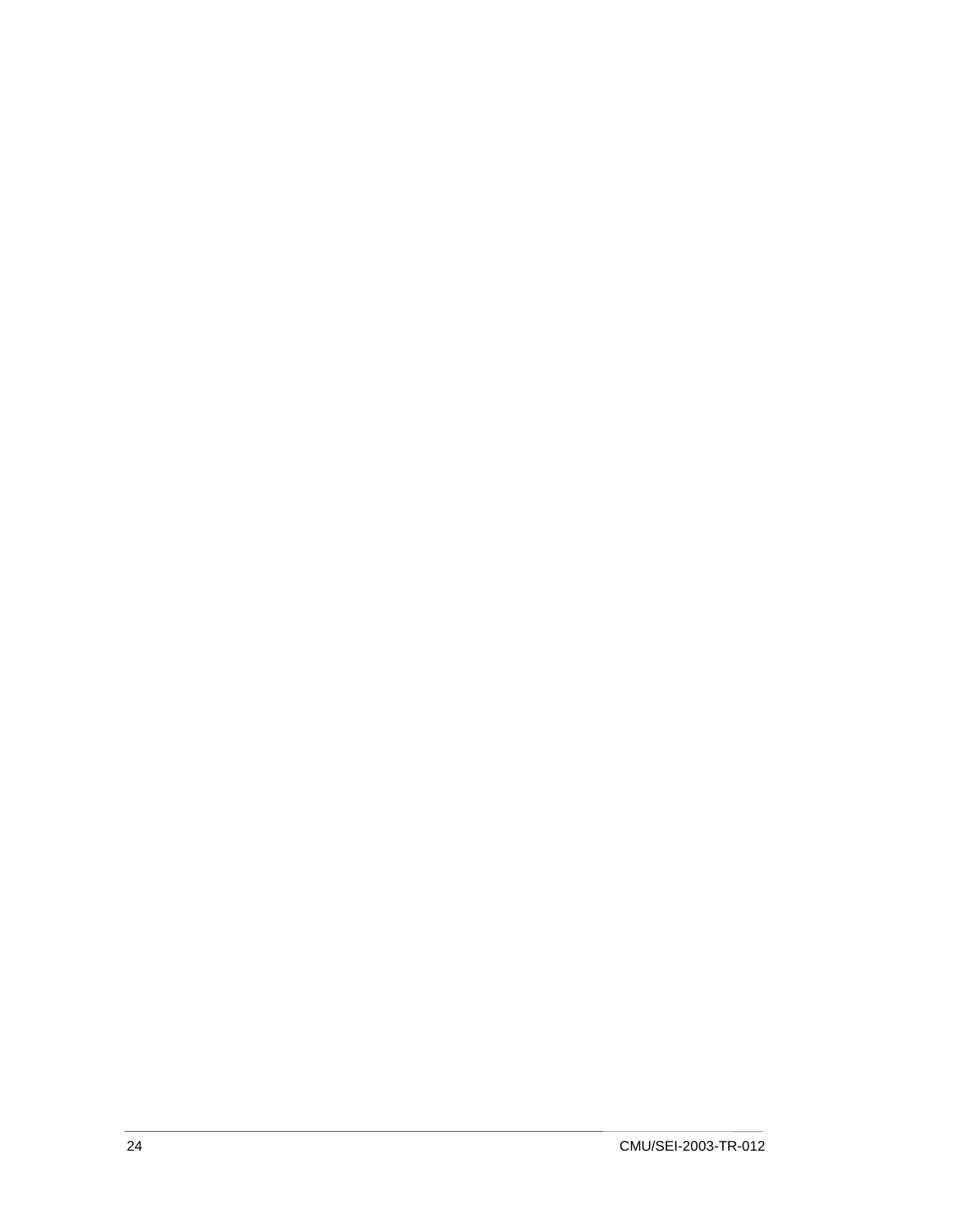# **8 Conclusion/Summary**

Small manufacturing enterprises face a number of issues, risks, and barriers to adopting advanced software technologies. In general, these fall into five categories: lack of information, lack of expertise, perception that advanced technologies are not affordable, pressure to be productive, and lack of fit. The TIDE program addressed the issues, risks, and constraints associated with these categories through its demonstration projects, workforce development, and technology development activities.

| <b>Barrier</b>                                           | Issue, Risk, Constraint                                                                                                                                                                                                                                                                                                                                                                                  | <b>TIDE Response</b>                                                                                                                                                                                                                                                                                                                                                                                          |  |  |
|----------------------------------------------------------|----------------------------------------------------------------------------------------------------------------------------------------------------------------------------------------------------------------------------------------------------------------------------------------------------------------------------------------------------------------------------------------------------------|---------------------------------------------------------------------------------------------------------------------------------------------------------------------------------------------------------------------------------------------------------------------------------------------------------------------------------------------------------------------------------------------------------------|--|--|
| Lack of Information/<br>Expertise                        | a. Unaware of software, benefits,<br>capabilities, ROI.<br>b. Lack of knowledge of how to se-<br>lect, adopt, and implement software.<br>c. Lack of knowledge of how to<br>evaluate organizational needs.<br>d. Lack of training in software use<br>and optimization.<br>e. Lack of knowledge of outside<br>sources of expertise.<br>f. Lack of strategic and tactical plan-<br>ning skills.             | a. Six demonstration projects<br>b. TIDE courses, workshops, tutori-<br>als, presentations<br>c. Papers, publications, and materials<br>d. TIDE 2002 Conference                                                                                                                                                                                                                                               |  |  |
| Perception that SME Cannot<br><b>Afford Technologies</b> | a. SME "cannot afford" software e.g.,<br>it is too expensive for the expected<br>return.<br>b. SME "cannot afford" technical<br>infrastructure (new computers/net-<br>works that the software requires).<br>c. SME "cannot afford" training or<br>consulting.<br>d. Fear that expenses associated with<br>software will never end.<br>e. Fear of wasting money on software<br>or capabilities of no use. | a. Documented ROI.<br>b. Showed how one technology leads<br>to another, and how the benefits cas-<br>cade through the organization.<br>c. Showed how to reduce expense of<br>software by matching software to<br>needs, purchasing software that will<br>take advantage of legacy systems,<br>purchasing a mix of equipment (PCs<br>and thin clients), negotiating for<br>needed software at favorable terms. |  |  |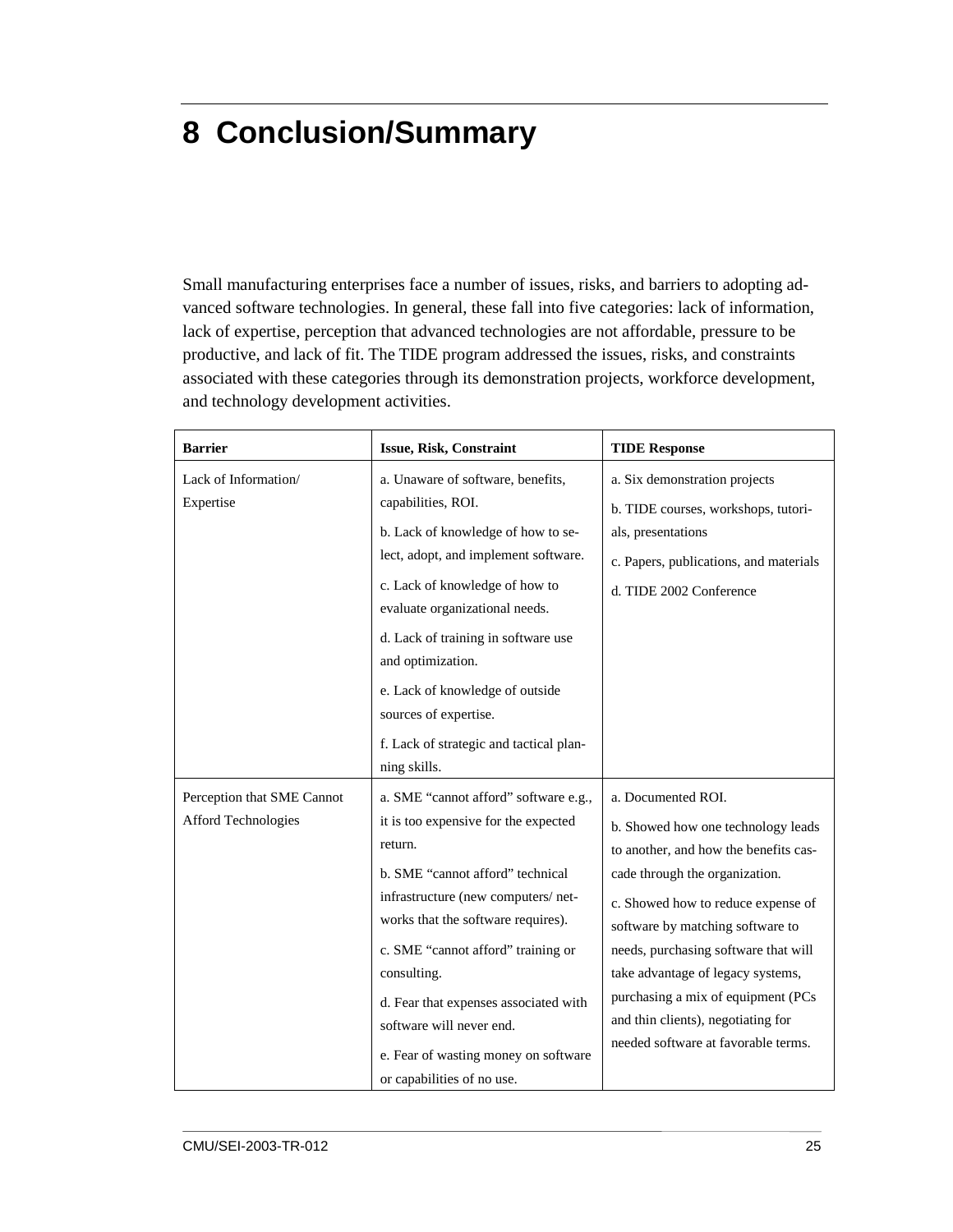| <b>Barrier</b>            | <b>Issue, Risk, Constraint</b>                                                                                                                                                                                                                                                                                                                                                                                                                                                               | <b>TIDE Response</b>                                                                                                                                                                                                                                                                             |  |  |
|---------------------------|----------------------------------------------------------------------------------------------------------------------------------------------------------------------------------------------------------------------------------------------------------------------------------------------------------------------------------------------------------------------------------------------------------------------------------------------------------------------------------------------|--------------------------------------------------------------------------------------------------------------------------------------------------------------------------------------------------------------------------------------------------------------------------------------------------|--|--|
| Pressure to be Productive | a. SME management perception that<br>they do not have time (or not worth<br>their time) to learn about software.<br>b. SME management does not have<br>time to organize and oversee imple-<br>mentation.<br>c. SME employees do not have time<br>for training.<br>d. SME can't wait for system to start<br>paying for itself.                                                                                                                                                                | a. Promoted use of seven-step tech-<br>nology adoption process to eliminate<br>obstacles and wheel spinning.<br>b. Encouraged software vendors to<br>use customer data and systems in<br>their demonstrations.<br>c. Encouraged SMEs to obtain train-<br>ing on specific tasks and applications. |  |  |
| Lack of Fit               | a. Organization not ready for soft-<br>ware. Employees may feel it is a nui-<br>sance or waste of time. They may be<br>afraid that they will not be paid or<br>judged according to previous stan-<br>dards.<br>b. Operations are not ready. Confu-<br>sion and conflict may exist between<br>departments over roles and responsi-<br>bilities. Business and production<br>processes may need to be modified to<br>meet software needs.<br>c. SME may not have proper systems<br>or networks. | a. Promoted use of seven-step tech-<br>nology adoption process to eliminate<br>obstacles and wheel spinning.<br>b. Promoted use of Adoption/Risk<br>Planning workshop to identify issues,<br>barriers, risks, and develop activities<br>to mitigate or overcome them.                            |  |  |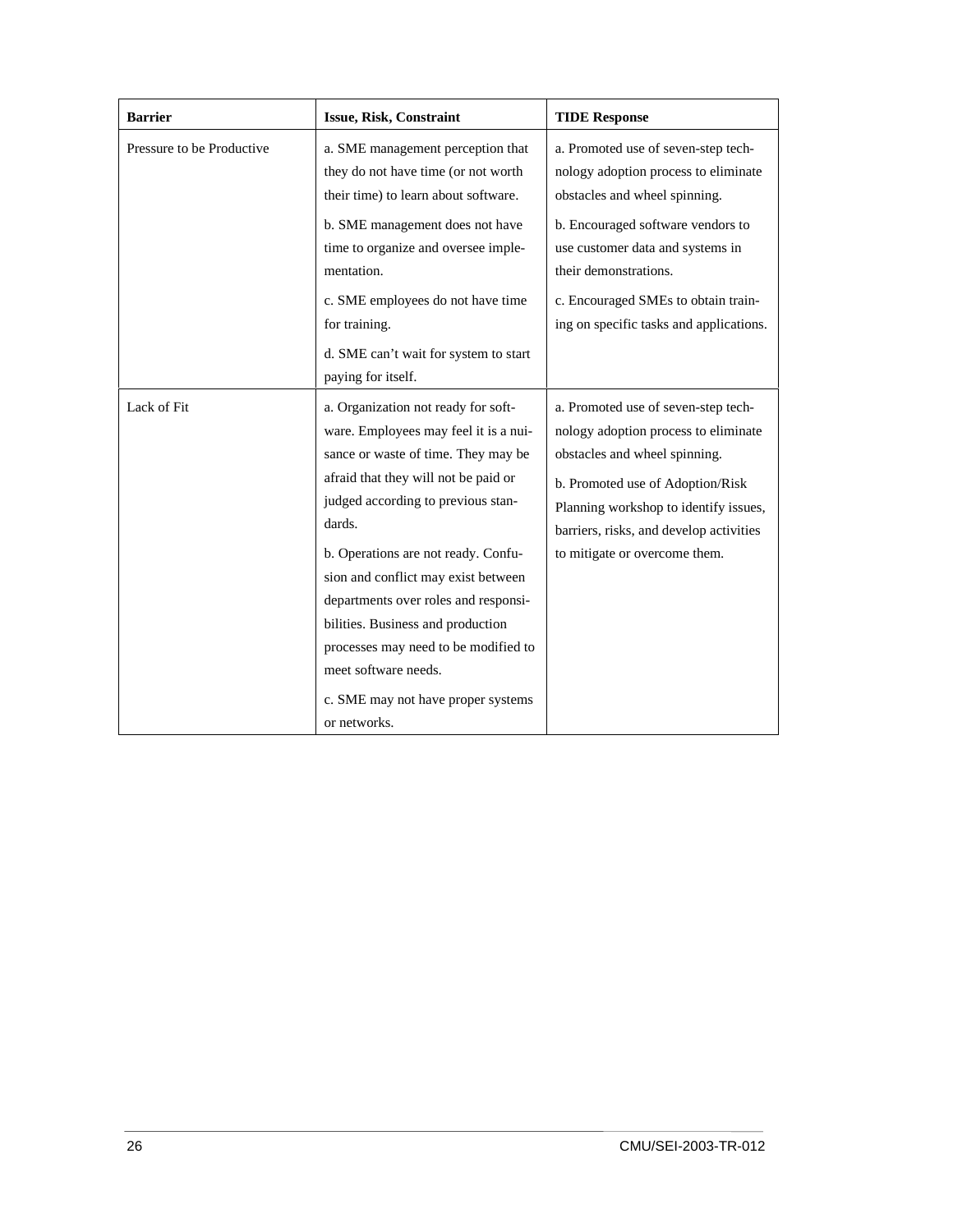# **References/Bibliography**

#### All URLs are valid as of June 2003.

| [Boden 99]      | Boden, Brench. "White Paper: Initiative for Small and Medium<br>Enterprises." <http: sme.htm="" www.nwlean.net=""> (1999).</http:>                                                                                                                                                           |  |  |  |
|-----------------|----------------------------------------------------------------------------------------------------------------------------------------------------------------------------------------------------------------------------------------------------------------------------------------------|--|--|--|
| [Copeland 02]   | Copeland, David. "Keeping up with the Big Guys." Pittsburgh<br>Tribune Review. April 27, 2002.                                                                                                                                                                                               |  |  |  |
| [Enzenhofer 01] | Enzenhofer, Wilfried & Chroust, Gerhard. "Best Practice Ap-<br>proaches in Know-How and Technology Transfer Methods for<br>Manufacturing SMEs," 279-286. Proceedings of the 27th<br>EUROMICRO Conference. Warsaw, Poland, Sept. 4-6, 2001. Los<br>Alamitos, CA: IEEE Computer Society, 2001. |  |  |  |
| [NACFAM 02]     | National Coalition for Advanced Manufacturing. "Contributions of<br>and Issues Concerning Small and Medium Sized Manufacturers in<br>the Defense Industrial Base." Washington, D.C.: NACFAM, 2002.<br><http: sme_concept.pdf="" www.nacfam.org=""></http:>                                   |  |  |  |
| [NRC 99]        | National Research Council. Defense Manufacturing in 2010 and<br>Beyond: Meeting the Changing Needs of National Defense. Wash-<br>ington, D.C.: National Academy Press, 1999.                                                                                                                 |  |  |  |
| [Robert 03]     | Robert, John; Buhman, Charles; Garcia, Suzanne; & Allender,<br>David. Bringing COTS Information Technology into Small Manu-<br>facturing Enterprises, Pittsburgh, PA: Software Engineering Insti-<br>tute, Carnegie Mellon University, 2003.                                                 |  |  |  |
| [Thong 97]      | Thong, J. Y. L. & Yap, C. S. "Effects of Resource Constraints on<br>Small Business," 191-206. International Working Conference on<br>Diffusion, Adoption and Implementation of Information Technology,<br>Ambleside, UK, June 25-27, 1997. London, UK: Chapman & Hall,<br>1997.              |  |  |  |